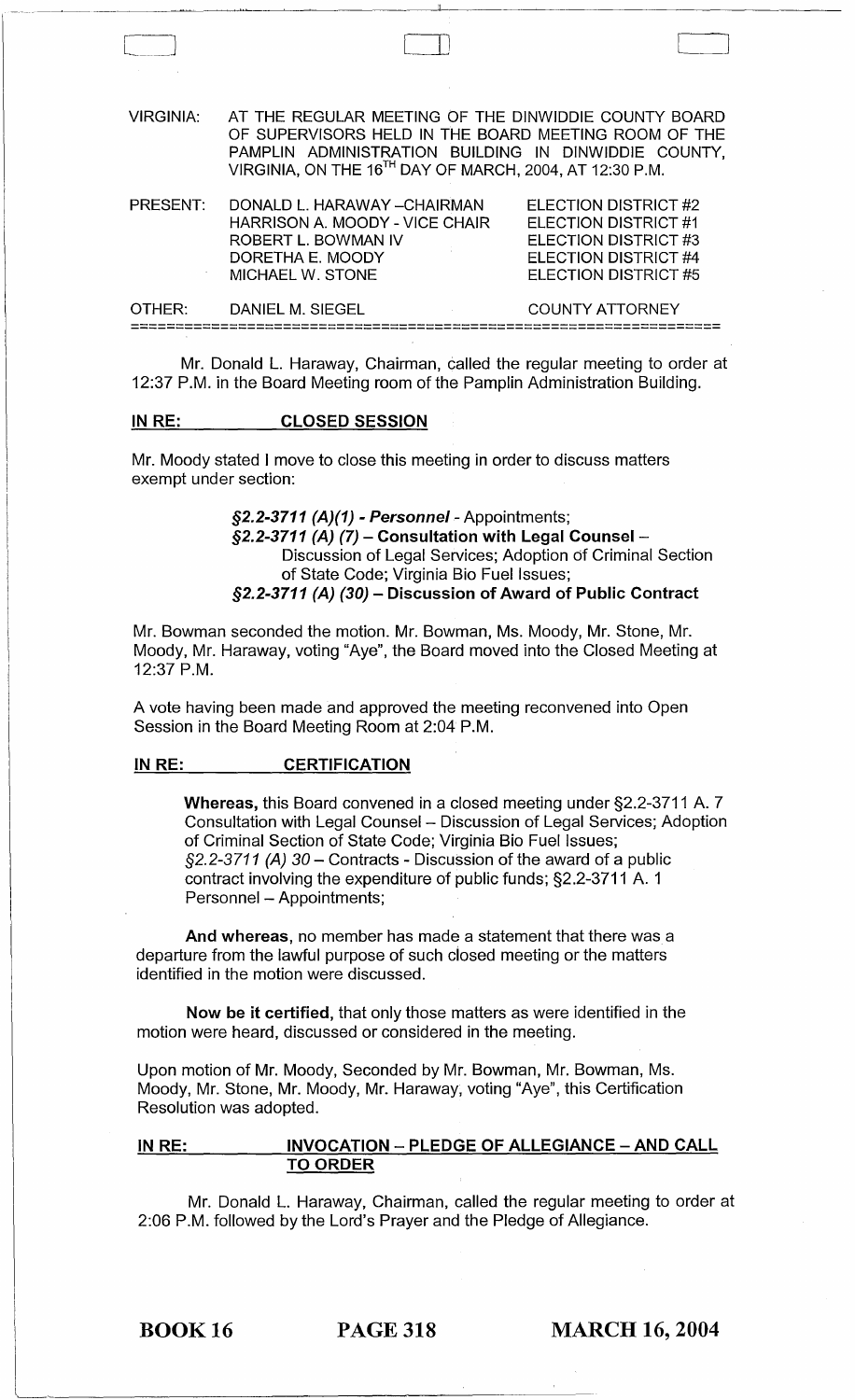#### IN RE: AMENDMENTS TO THE AGENDA

The County Administrator requested that the agenda be amended to delete Cad System #1 under Action Items and add the following items under Action Items - #7 (1) Appointments; move Grounds Maintenance Bids from the Consent Agenda to (2) under Action Items; and to continue the Closed Session for §2.2-3711 A. 7 Consultation with Legal Counsel - Discussion of Legal Services; and §2.2-3711 A. 1 - Personnel.

Upon motion of Mr. Moody, Seconded by Mr. Stone, Mr. Bowman, Ms. Moody, Mr. Stone, Mr. Moody, Mr. Haraway voting "Aye," the above amendment(s) were approved.

#### IN RE: MINUTES

Upon motion of Mr. Moody, Seconded by Mr. Stone, Mr. Bowman, Ms. Moody, Mr. Stone, Mr. Moody, Mr. Haraway voting "Aye",

BE IT RESOLVED by the Board of Supervisors of Dinwiddie County, Virginia that the minutes of the February 25, 2004 Continuation Meeting, March 2, 2004 Continuation Meeting, and the March 2, 2004 Regular Meeting, are approved in their entirety.

#### INRE: CLAIMS

Upon motion of Mr. Moody, Seconded by Mr. Stone, Mr. Bowman, Ms. Moody, Mr. Stone, Mr. Moody, Mr. Haraway voting "Aye",

BE IT RESOLVED by the Board of Supervisors of Dinwiddie County, Virginia that the following claims are approved and funds appropriated for same using checks numbered 1038780 through 1038957 (void check(s) numbered 1038476,1038779, 1037163, 1038700, and 1038871)

#### Accounts Payable:

| (101) General Fund            | 221,619.57      |
|-------------------------------|-----------------|
| (103) Jail Commission         | \$              |
| (209) Litter Control          | \$              |
| (222) E911 Fund               | \$<br>2,188.10  |
| (223) Self Insurance Fund     | \$              |
| (225) Courthouse Maintenance  | \$<br>320.00    |
| (226) Law Library             | \$              |
| (228) Fire Programs           | \$<br>1,051.62  |
| (229) Forfeited Asset Sharing | \$              |
| (304) CDBG Grant Fund         | \$<br>6,270.40  |
| (305) Capital Projects Fund   | \$              |
| (401) County Debt Service     | \$<br>54,898.18 |
| <b>TOTAL</b>                  | 286,347.87      |

## IN RE: REIMBURSEMENT - DEBORAH M. MARSTON

"To: The Board of Supervisors

From: Glenice N. Townsend Division of General Services

RE: Reimbursement to Deborah M. Marston

We received by fax on March  $9<sup>th</sup>$ , the breakdown on the mileage request and the bill for having the curtains cleaned in the Commissioner of the Revenue's Office. These bills were approved by the Board at the December 17,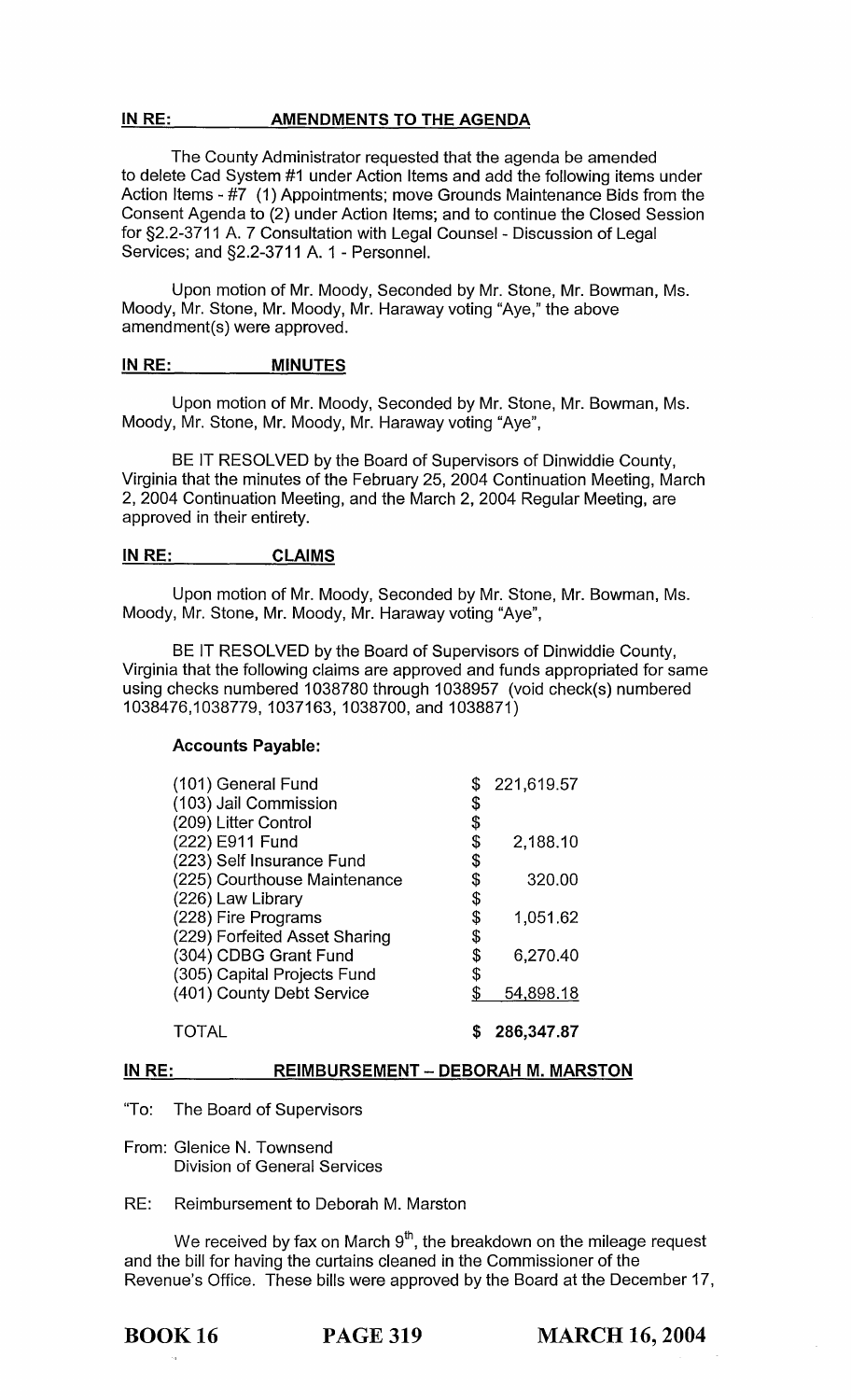2003 meeting contingent on the breakdown from Ms. Marston. We have not included this payment in the claims pending your decision. If you decide to approve this payment, we will create a manual check."

The breakdown is as follows:

 $\begin{bmatrix} 1 & 1 \\ 1 & 1 \end{bmatrix}$ 

| Mileage        | \$934.65   |
|----------------|------------|
| Clean curtains | 112.85     |
| Total          | \$1,047.50 |

Upon motion of Mr. Moody, Seconded by Mr. Stone, Mr. Bowman, Ms. Moody, Mr. Stone, Mr. Moody, Mr. Haraway voting "Aye", the above claim is approved.

#### **IN RE: ADOPTION OF APPROPRIATIONS RESOLUTION FY 2003-2004**

Upon motion of Mr. Moody, Seconded by Mr. Stone, Mr. Bowman, Ms. Moody, Mr. Stone, Mr. Moody, Mr. Haraway voting "Aye", the following Appropriations Resolution for FY 2003-2004 is adopted.

#### APPROPRIATIONS RESOLUTION

WHEREAS, the final 2003-2004 budget has been adopted by the Board of Supervisors; and

WHEREAS, in order for the various departments and agencies to make expenditures within this budget, an appropriation of funds must be authorized by the Board of Supervisors;

NOW THEREFORE BE IT RESOLVED by the Board of Supervisors of Dinwiddie County, Virginia that the General Fund budget in the amount of \$26,449,553 be appropriated beginning July 1, 2003; and

BE IT FURTHER RESOLVED by the Board of Supervisors of Dinwiddie County, Virginia that the following funds are appropriated beginning July 1, 2003:

Law Library - \$6,500; Fire Programs Fund - \$69,933; Virginia Public Assistance Fund - \$2,572,969; CSA Fund - \$785,812; E911 Fund - \$457,484; Courthouse Maintenance Fees - \$18,000; Forfeited Asset Fund - \$37,027; Meals Tax Fund - \$400,000; VJCCCAlGrants Fund - \$65,136; Jail Phone Commission - \$4,000; County Debt Service - \$1,708,832; Head Start Fund - \$300,000; School Cafeteria Fund - \$1,314,374; School Capital Projects - \$100,000; School Textbook Fund - \$500,000; Recreation Fund - \$17,300; and Litter Control - \$3,313; and

BE IT FURTHER RESOLVED by the Board of Supervisors of Dinwiddie County, Virginia that the CDBG Fund and IPR Fund, as State funds become available, be appropriated on a monthly basis as claims are presented; and

BE IT FURTHER RESOLVED by the Board of Supervisors of Dinwiddie County, Virginia that the School Board budget be appropriated by category as follows, and transferred on a monthly basis beginning July 1, 2003:

| Instruction                                       | \$24,132,711 |
|---------------------------------------------------|--------------|
| Administration, Attendance & Health               | 1,302,751    |
| <b>Pupil Transportation</b>                       | 2,069,778    |
| <b>Operation &amp; Maintenance</b>                | 3,459,107    |
| <b>Facilities</b>                                 | 9.200        |
| <b>School Debt Service</b>                        | 2,724,824    |
| (includes \$400,000 transfer from Meals Tax); and |              |

BOOK 16 PAGE 319

**MARCH 16, 2004**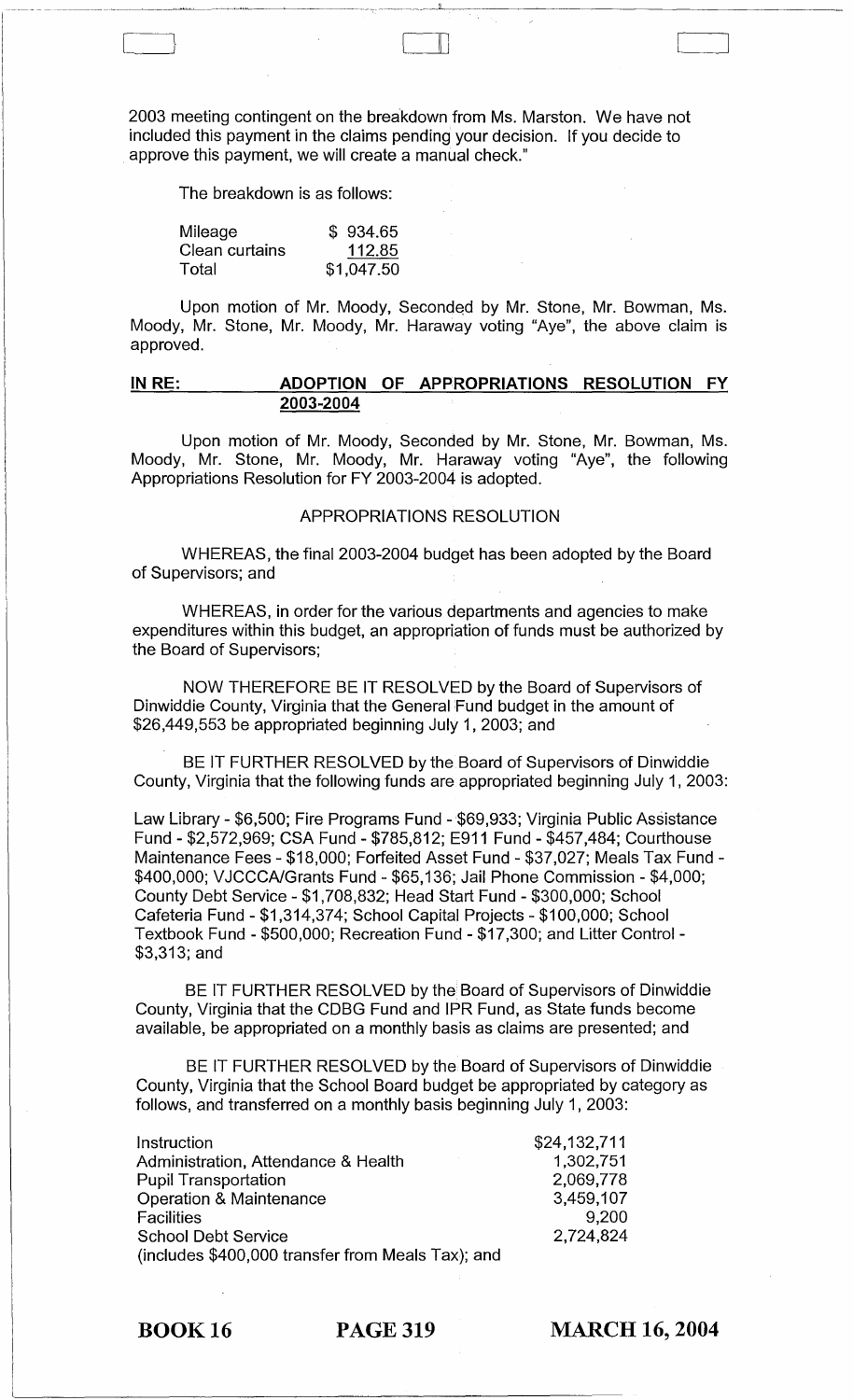BE IT FURTHER RESOLVED by the Board of Supervisors of Dinwiddie County, Virginia that the FY 02 CIP fund balance in the amount of \$994,775 and \$1,000,000 from the FY03 undesignated fund balance be reappropriated to the CIP Fund effective July 1,2003; and

BE IT FURTHER RESOLVED by the Board of Supervisors of Dinwiddie County, Virginia that all funding for fiscal year 2003-04 is subject to further action by the Board as dictated by the availability of State or other sources of funds.

#### **IN RE: AUTHORIZATION TO ISSUE ERRONEOUS REFUND PAYMENT**

"To: The Board of Supervisors

From: William E. Jones, Treasurer

RE: Authorization to issue an erroneous refund payment

Date: March 11, 2004

58.3981 of the Code of Virginia authorizes the treasurer to "issue any refund up to \$2,500 as a result of an erroneous assessment". There has developed two paid erroneous assessments that exceed the \$2,500 amount, that I would need your authorization to issue such refund. The two are as follows:

- 1. Vulcan Construction Materials: \$17,285.39 Corrected assessments for the 2001 and 2002 tax years on Personal Property and Machinery & Tool items.
- 2. Chaparral Steel (Virginia) Inc:

You are more familiar with this one. At the time of drafting this memo, the exact amount is undetermined. Currently there is \$2,242,567.00 in exonerated credits. However, the Commissioner's office is working to supplement proper assessments that will off set some of the credits. The supplemental amount is unknown at this time, but hopefully, the refund amount will be known by your meeting on Tuesday. Indications have it in the 1.9 million range."

Upon motion of Mr. Moody, Seconded by Mr. Stone, Mr. Bowman, Ms. Moody, Mr. Stone, Mr. Moody, Mr. Haraway voting "Aye",

BE IT RESOLVED by the Board of Supervisors of Dinwiddie County, Virginia that the Treasurer is hereby authorized to issue the refunds for the erroneous assessments to Vulcan Construction Materials for the amount of \$17,285.39 and Chaparral (Virginia) in an amount to be determined at a later date but expected to be in the \$1.9 million dollar range.

#### **IN RE: AUTHORIZATION TO PURCHASE TRUCK FOR BUILDING INSPECTIONS OFFICE**

"March 11, 2004

- TO: Board of Supervisors
- FROM: Dwayne Abernathy Building Official
- RE: Purchase of New Truck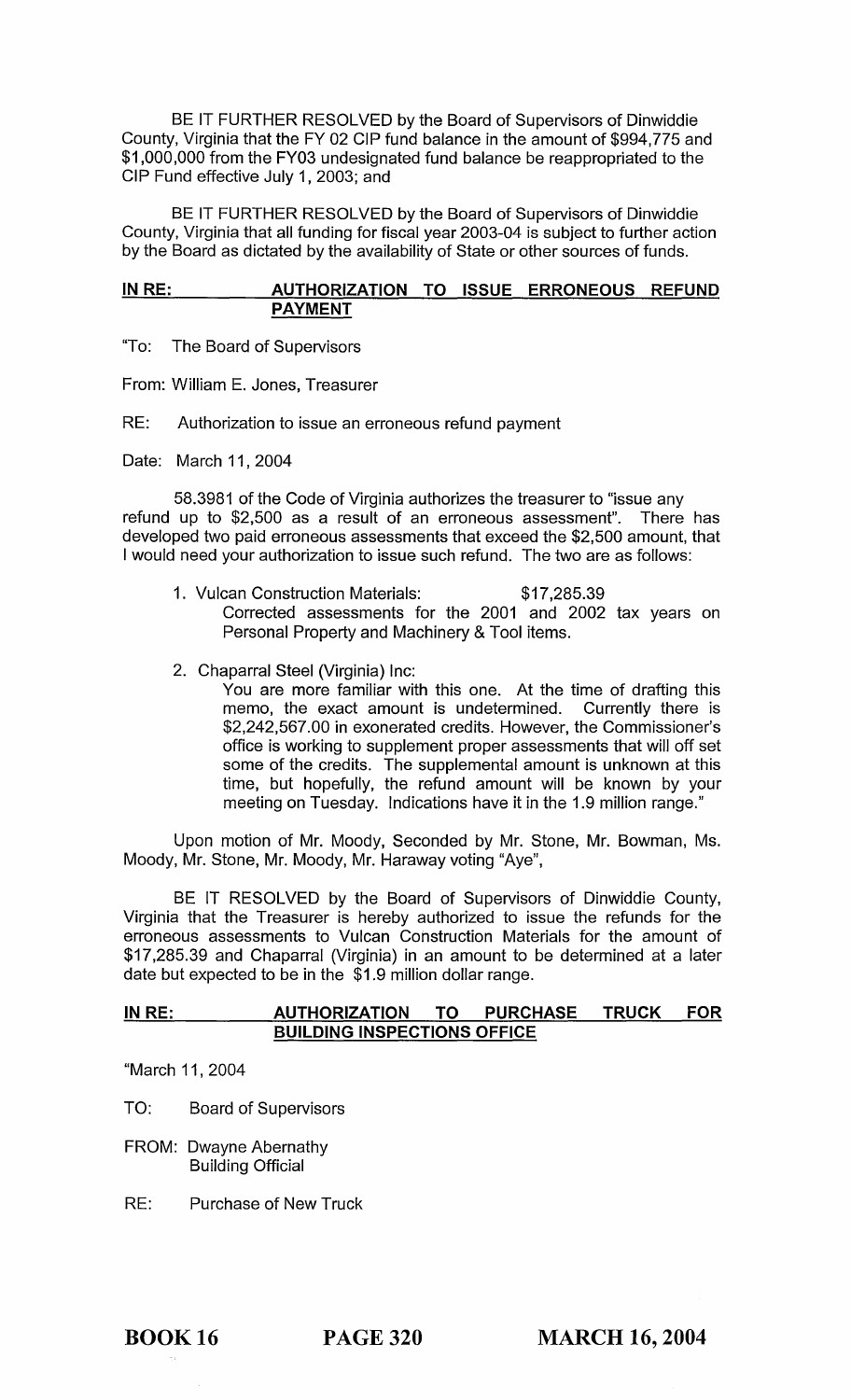The Building Inspections Department seeks your approval to proceed with the purchase of a 2004 % ton, 2 wheel drive, regular cab, long bed work truck from Sadler Chevrolet for \$16,318.76.

 $\Box$ 

The funds for this purchase was approved and included in our current 2003-2004 budget.

Wendy Morgan, Purchasing Agent, obtained three bids as listed below and are attached to this request.

| \$17,621.46 |
|-------------|
| 16,898.38   |
| 16,318.76   |
|             |

C-J III)

------ -----------~~-

Upon motion of Mr. Moody, Seconded by Mr. Stone, Mr. Bowman, Ms. Moody, Mr. Stone, Mr. Moody, Mr. Haraway voting "Aye",

BE IT RESOLVED by the Board of Supervisors of Dinwiddie County, Virginia that the Building Inspector is hereby authorized to purchase the 2004  $\frac{1}{2}$ ton, 2 wheel drive, regular cab, long bed work truck from Sadler Chevrolet in an amount not to exceed \$16,318.76.

#### **IN RE: ADOPTION OF BY· LAWS AND CODE OF ETHICS - FOR MEMBERS OF THE BOARD OF SUPERVISORS**

Upon motion of Mr. Bowman, Seconded by Mr. Moody, Mr. Bowman, Ms. Moody, Mr. Stone, Mr. Moody, Mr. Haraway voting "Aye", the following By-Laws and Code of Ethics are adopted.

#### BYLAWS

#### BOARD OF SUPERVISORS

#### DINWIDDIE COUNTY

#### ARTICLE I OFFICERS AND THEIR SELECTION

- A. The Officers of the Board of Supervisors shall consist of a Chairman and Vice Chairman, each of whom shall serve for a term of one (1) year.
- B. Nomination of Officers shall be made from the Board at the first meeting of each calendar year. Election of Officers shall follow immediately.

#### ARTICLE II DUTIES OF OFFICERS

# A. The Chairman shall:

- (1) Preside at all meetings;
- (2) Make committee appointments;
- (3) Work closely with the County Administrator on day to day matters, approve appropriate financial documents, and approve the agenda for all meetings;
- (4). Serve on all standing committees of the Board;
- (5) Carry out such other duties as assigned by the Board.
- B. The Vice-Chairman shall act in the absence or inability of the Chairman to act.

BOOK 16 PAGE 320 **MARCH 16, 2004**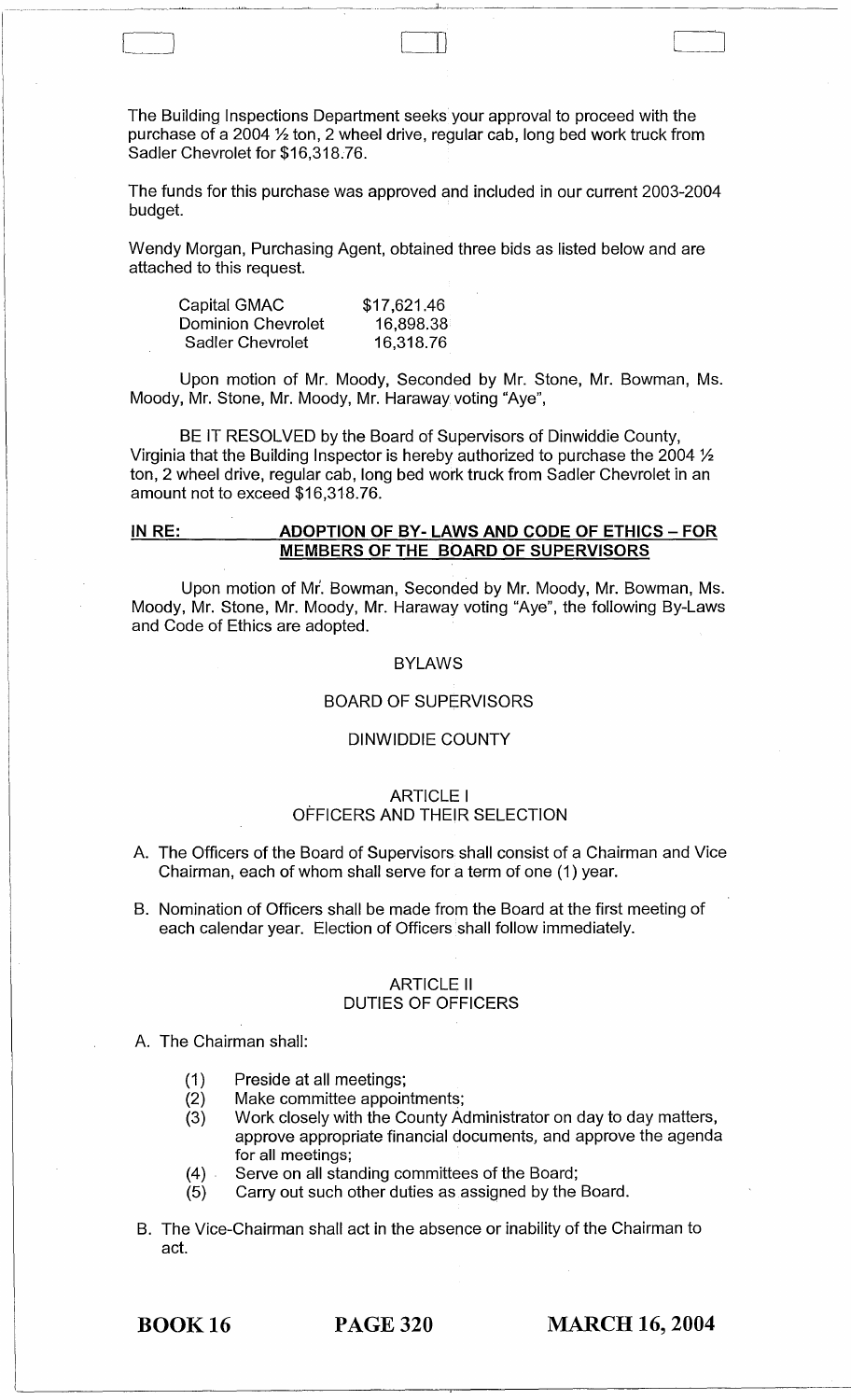#### ARTICLE III AGENDA PREPARATION POLICY

- A. The County Administrator shall prepare an agenda for each regular meeting of the Board of Supervisors. Supervisors, staff, and others may submit to the County Administrator items for the agenda at any time prior to Noon Wednesday preceding the regular meeting to which such item relates. Emergency Items will be added as an amendment to the agenda
- B. Copies of the agenda shall be made available at the office of the County Administrator for each Supervisor and for members of the News Media serving the County and the public not later than close of business on Friday preceding the meeting to which it relates.

#### ARTICLE IV MEETINGS

A. The time and place of Board Meetings shall be set from time to time by resolution of the Board in conformance with State Law. The regular meeting schedule shall be set at the organizational meeting held in January each year.

B. Minutes from the previous meeting shall be delivered to the Board members with the agenda prior to the next meeting. Unless requested by a Board member, the minutes will not be read and will be approved upon motion and vote of the Board.

- C. ORDER OF BUSINESS
	- (1) Call to order
	- (2) Lord's Prayer and Pledge of Allegiance to the flag<br>(3) Roll Call
	- Roll Call
	- (4) Approval of minutes and consent agenda
	- (5) Citizens comment period (Third Tuesday meeting)
	- (6) Elected official's reports
	- (7) Staff reports<br>(8) Unfinished b
	- Unfinished business
	-
	- (9) New business<br>(10) Citizens comm (10) Citizens comment period (First Tuesday meeting)
	- Adjourn

Any member has the authority to alter this order of business if he deems it necessary. The Board will go into closed session one and half  $(1 \frac{1}{2})$ hours prior to the meeting. Public Hearings will take place at 7:30 p.m. or as immediately thereafter as practicable.

#### D. QUORUM AND METHOD OF VOTING

A majority of the members of the Board of Supervisors shall constitute a quorum of the Board. All questions submitted to the Board for decision shall be determined by a viva voce vote of a majority of the supervisors voting on any such questions, unless otherwise provided by law. The name of each member voting and how he or she voted must be recorded.

# E, PROCEDURE FOR ROLL CALL OF BOARD MEMBERS

- (1) The Chairman of the Board of Supervisors shall cast the last vote.
- (2) The Members of the Board of Supervisors shall cast votes in district order on a rotating basis per meeting.

The Chairman/Clerk shall restate all motions before a vote is taken and the result of the vote shall be announced following each vote.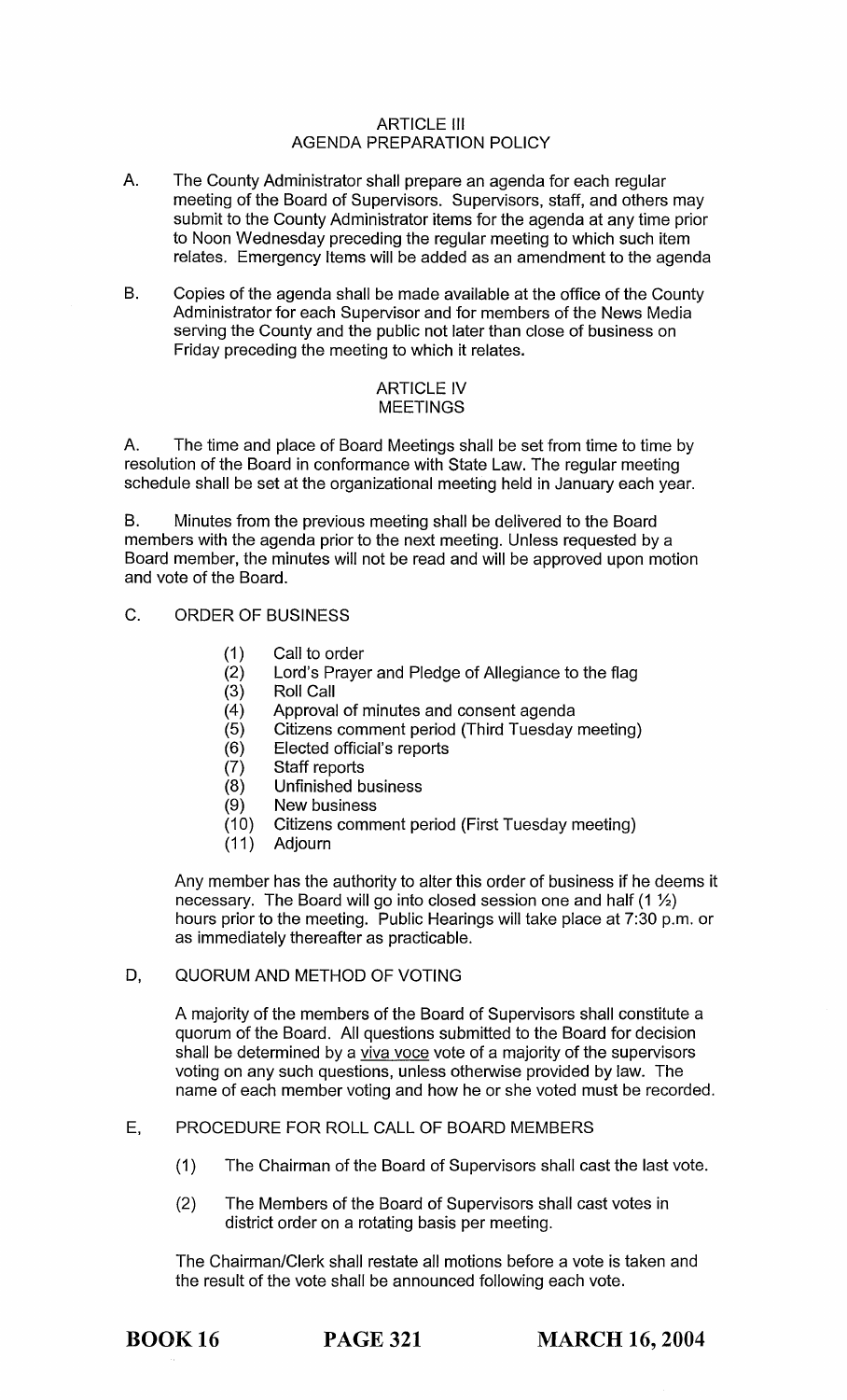# F. GENERAL RULES OF PROCEDURE

Cl III

(1) The proceedings of the Board, except as otherwise specifically provided in these bylaws and by applicable State law, shall be governed by Chairman Rules except that no second shall be required on any motion.

"I •

(2) An appeal may be taken by any member from a ruling of the chair. A majority vote of those members present shall determine any appeal.

(3) The Chairman shall be permitted to vote on all questions.

(4) When any Board member determines, prior to the calling of any issue before the Board, that he, because of conflict or otherwise, will abstain from voting on such issue, he shall announce such intention at the time the issue comes before the Board and shall not participate in the discussion on such issue or question.

(5) In the incidence of a tie vote the issue voted upon by the Board is dead and therefore voted down.

G. MEMBER ABSENTING HIMSELF FROM MEETING PRIOR TO ADJOURNMENT

After the name of any member of the Board has been recorded as present at any meeting of the Board, he shall not absent himself previous to adjournment unless by consent of the Board.

## H. BOARD TO SIT WITH OPEN DOORS

The Board of Supervisors shall sit with open doors and all persons conducting themselves in an orderly manner may attend the meetings; however, the Board may hold closed sessions as permitted by law and when deemed necessary by a majority vote of the Board.

The consent agenda shall be introduced by a motion "to approve", and shall be considered by the Board as a single item. There shall be no debate or discussion by any member of the Board regarding any item on the consent agenda. The Clerk or his/her designee shall provide a brief written summary of each item included in the consent agenda. Upon request of any Board member who wishes to question or discuss an item, that intern shall be removed from the Consent Agenda. This item shall be transferred onto the agenda for consideration under new business.

#### I. CITIZENS COMMENT PERIOD RULES FOR CITIZENS' COMMENT PERIOD

To ensure that the affairs of the Board and its committees may be conducted in an orderly manner, to ensure that all persons desiring to address the Board on matters pertinent to it are afforded an opportunity to do so, to permit persons in attendance to observe and hear the proceedings of the Board without distraction, and to permit to the fullest extent the Board to conduct County business with minimal disruption, the following rules are established.

1. Each person desiring to speak must sign up in advance of the opening of the Citizens' Comment period on the agenda.

BOOK 16 PAGE 321 **MARCH 16, 2004**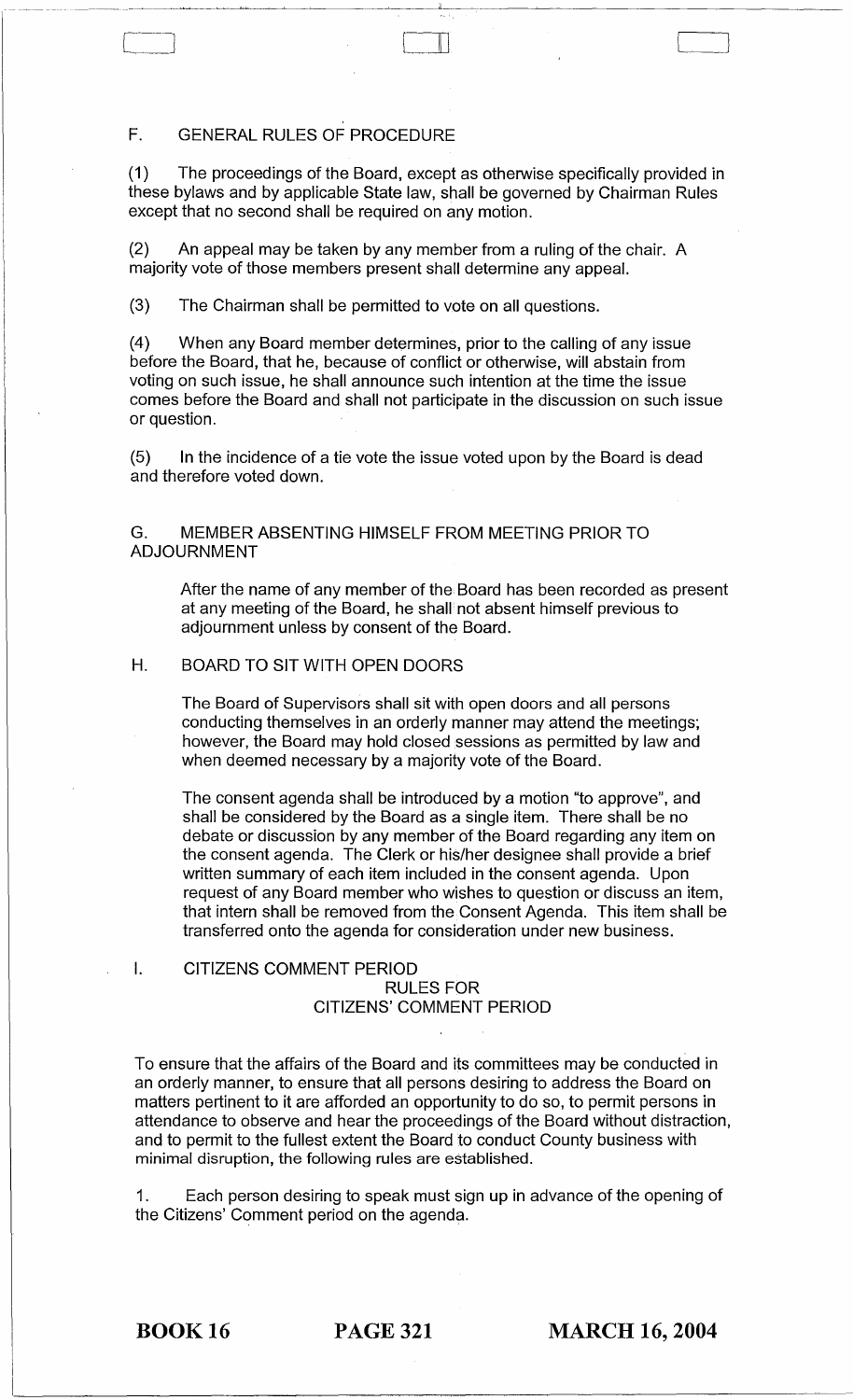2. Each speaker shall be limited to a period of three minutes; when two minutes have passed the speaker will be reminded the that there is one minute remaining.

3. Speakers who have signed up may use their allotted time only for themselves and may not donate their time to other speakers.

4. Speakers will not be permitted to use audiovisual materials or other visual displays, but may present written and photographic materials to the Board members.

5. Comments must be confined to matters germane to the business of the Board of Supervisors and shall not be cumulative or repetitive.

6. Speakers should address the Board with decorum – loud, boisterous, and disruptive behavior, obscenity, and vulgarity should be avoided as well as other words or acts tending to evoke violence or deemed to be a breach of the peace.

7. The Citizens' Comment period is not intended to be a question and answer period or time for dialogue with County officials. Questions which are raised during a comment period may at the discretion of the Board be responded to by County officials after sufficient time for appropriate investigation.

8. Speakers shall remain at the podium while addressing the Board.

9. Speakers shall not be interrupted by audience comments, calls/whistles, laughter, or other gestures. Individuals in the audience who do not abide by this policy after a warning will be asked to leave the meeting.

10. Expressive aGtivities including, but not limited to, petitioning, picketing, displaying signs and posters, solicitation, demonstrating, pamphlet distribution, and conducting polls shall not be permitted within the Administration Building or at any other building that the Board is meeting.

The time allotted for Citizens' Comment period will be thirty minutes unless the agenda allots a different amount of time. Each speaker will be limited to three (3) minutes at the podium. At the Board's first meeting of each month, the Citizens' Comment period will be placed before County Administrator comments; at the second meeting of the Board the Citizens' Comment period will be placed on the agenda after consent agenda.

These rules do not preclude persons from delivering to the Board or its Clerk written materials including reports, statements, exhibits, letters, or signed petitions or to prohibit persons from presenting oral or written comments on any subject germane to the business of the Board to individual Board members or to the Board through its Clerk outside the context of the public meeting.

#### J. AGENDA ITEM PROCEDURE

The following guidelines shall be followed for comment addressed to specific agenda items:

(1) In order to prevent obvious questions from consuming Board Meeting time, the Chairman and/or designated person(s) will give a brief explanation of each agenda item prior to opening the floor for citizens' comments.

#### ARTICLE V

## PROCEDURE FOR DEALING WITH ITEMS NOT ON THE AGENDA

BOOK 16 PAGE 322 **MARCH 16,2004**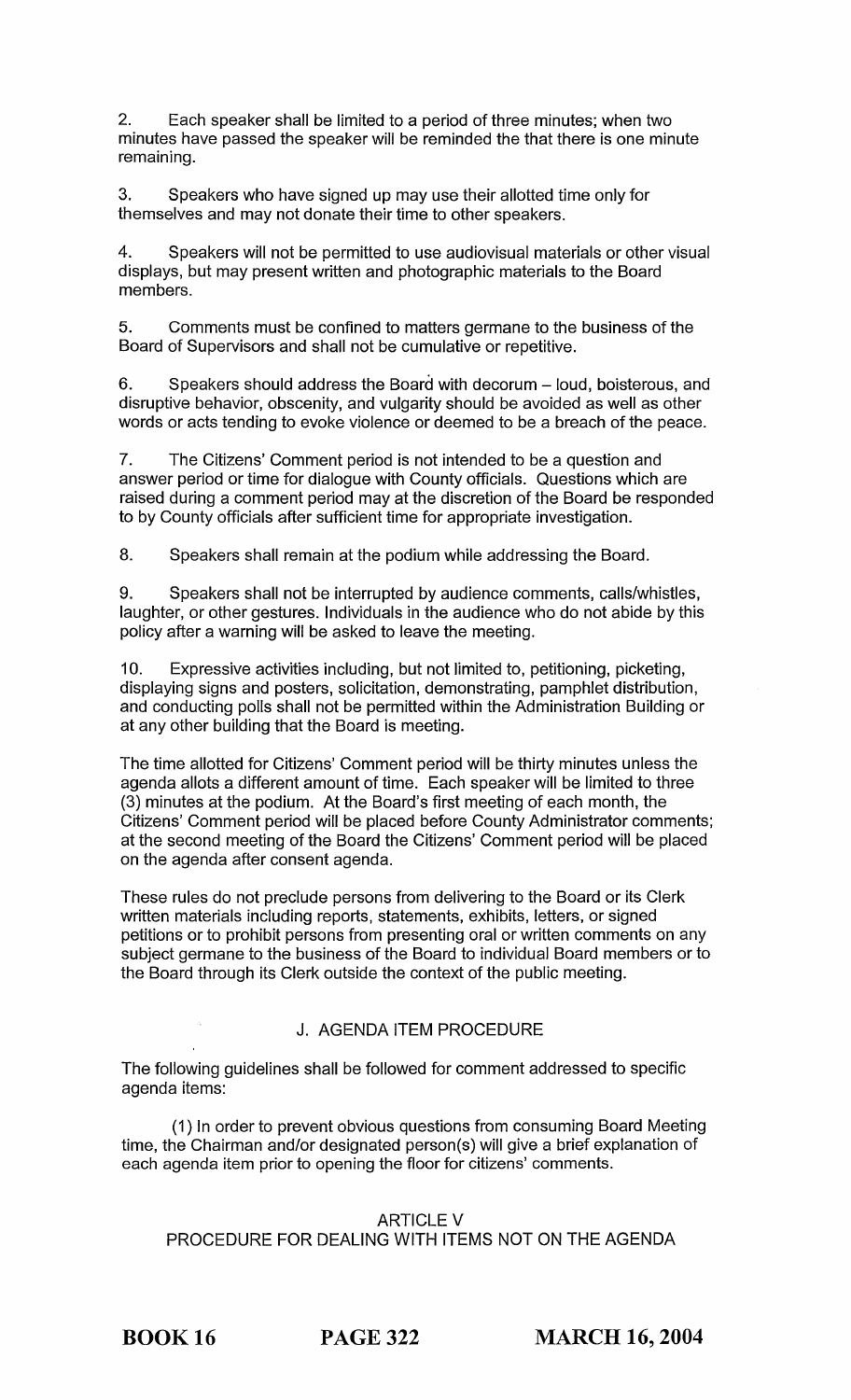A. All matters not on the agenda must be raised during citizens comment period. Any matter not on the agenda shall not be considered unless approved for consideration by the majority of the Board. Any matter not listed on the agenda shall not be acted upon over the objection of any three members present.

C=J 1\1

B. For any special meeting, the business to be discussed shall be stated in the call for such meeting. The Chairman or Administrator shall prepare a written agenda listing all items to be considered for every special meeting. No other business shall be discussed or acted upon over the objection of any three members present.

#### ARTICLE VI PUBLIC HEARINGS

A. All public hearings will be advertised to begin at 7:30 p.m. during the regular Board Meeting and will be conducted as soon thereafter as the Board's agenda may allow. Public hearings may be. postponed, continued or canceled at the discretion of the Board.

B. In addition to those required by law, the Board at its discretion may hold public hearings when it decides that a hearing will be in the public interest.

C. All public hearings, whether required or not, will be advertised according to State law.

D. The case before the Board shall be summarized by the Chairman or designated person(s). Interested. parties wishing to speak must sign the register at the rear of the room prior to the start of the hearing. Each person wishing to speak will be called to the podium by the Chairman/Secretary in the order such person signed the register and must state his or her name and address for the record. Each speaker shall be limited to five (5) or three (3) minutes, unless waived by the Board.

E. Board Members shall limit their comments in public hearings to insure participation by the public without Board interference.

#### **ARTICLE VII** APPOINTMENT OF COMMITTEES

A. The Chairman of the Board of Supervisors shall appoint committee members to any permanent or temporary committee established by the Board. The Chairman shall make his committee appointments within thirty (30) days of passage by the Board of Supervisors of a resolution creating a committee.

B. Appointments to other commissions and boards shall be approved by vote of the entire Board. Whenever possible, membership on such bodies shall be proportional by election districts. Vacancies will be filled by persons from the same districts. An individual who moves from a district to another district during his term of office shall remain in office until the expiration of his term. If any board or commission contains an odd number of members, then district under representation shall be on a rotating basis.

C. In accordance with Virginia Code section 44-146.19 (B) (2), the Board will annually appoint a member of the Board of Supervisors or the County Administrator as the Director of Emergency Management. The Director of Emergency Management will appoint a coordinator of emergency management with consent of the governing body.

BOOK 16 PAGE 322 MARCH 16, 2004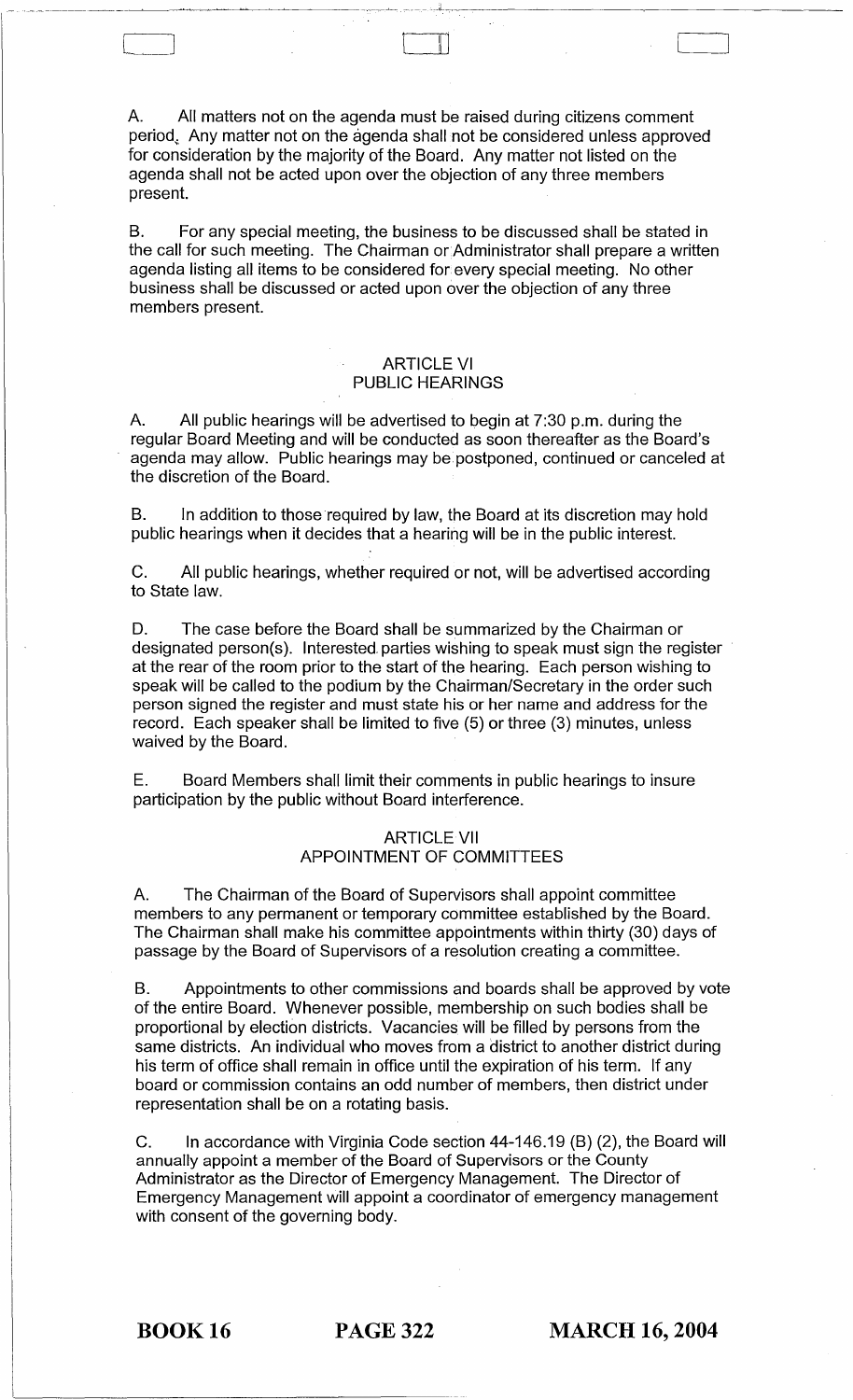#### ARTICLE VIII PROCEDURES FOR FINANCIAL CONTROL

A. Annual appropriations shall be subject to the following method of internal control:

(1) The Board of Supervisors may make annual appropriations for the purpose of limiting the normal operating expenditures of the County.

(2) The County Administrator shall have the authority to transfer appropriations by line item within major categories, except for salary line items. All transfers are to be reported to the Board on a monthly basis.

(3) The County Administrator will not have the authority to transfer appropriations between major categories.

(4) The County Administrator will report to the Board in summary form all revenues and expenditures on a monthly basis.

(5) The County Administrator will report to all County Officers, by line items, expenditures every two months.

B. All normal operating expenditures of the County shall be processed in the following manner:

(1) All bills or invoices will be approved by the appropriate department head or constitutional officer, and received by the County Administrator.

(2) Checks and a check register will be prepared by the County Administrator's office.

(3) All bills, invoices, checks and check register will be reviewed by the County Administrator for approval.

(4) The County Administrator will review all invoices and submitted expenditures and initial the check register.

(5) All check registers will be presented to the Board of Supervisors for review and approval.

(6) The checks and check register will be presented to the Treasurer for review and approval.

(7) Upon approval, the Treasurer will sign all checks and keep one copy of the check register for the record.

(9) The checks will be distributed, as appropriate, by the County Administrator's office.

C. The Treasurer will submit a monthly report of financial condition on forms provided by the Board of Supervisors. The Board will consider approval of the report monthly.

#### ARTICLE IX DUTIES OF THE COUNTY ADMINISTRATOR

The County Administrator shall:

A. Prepare the agenda for each meeting for approval in conformance with the agenda preparation procedure outlined in these bylaws.

BOOK 16 PAGE 323 **MARCH 16, 2004**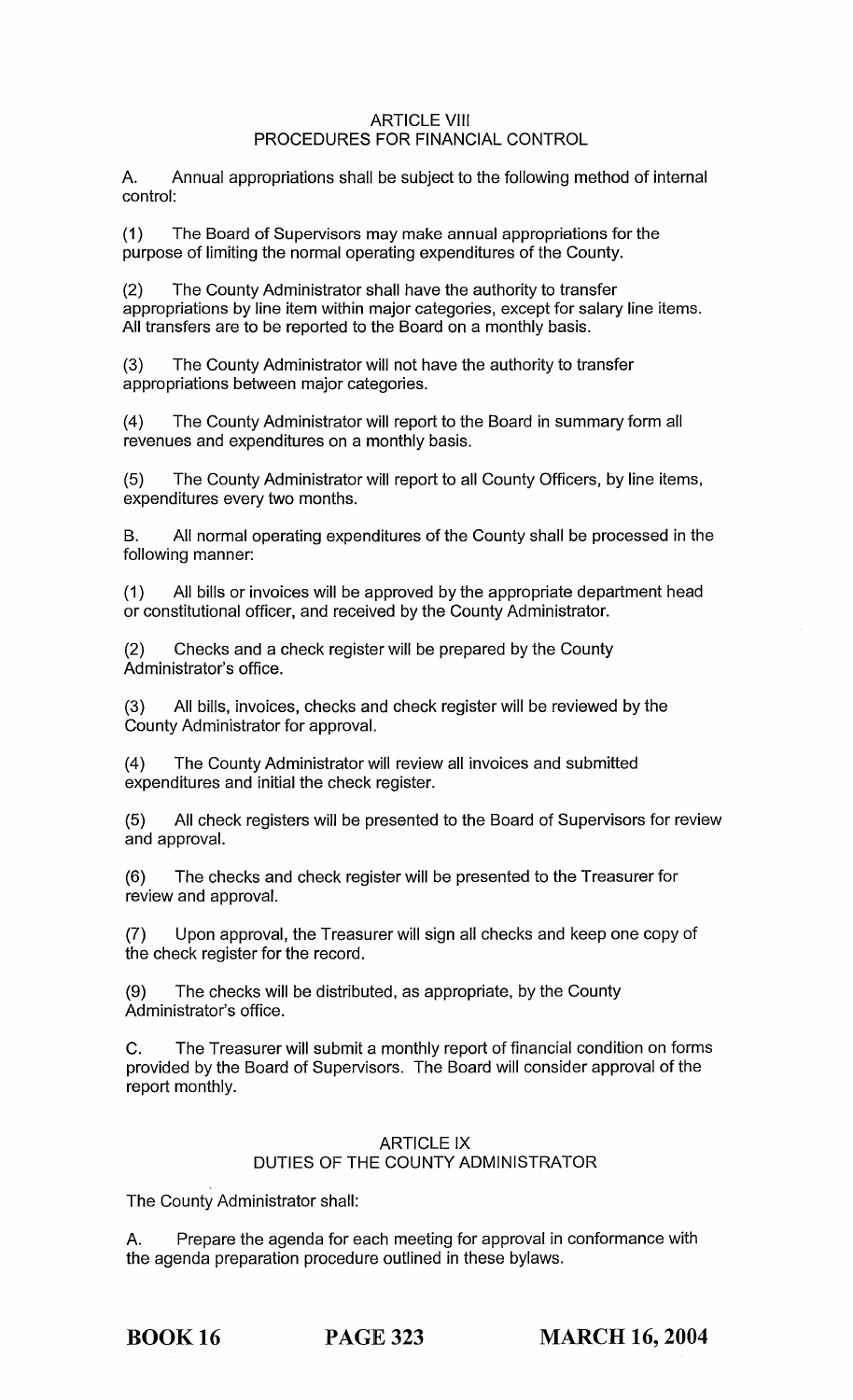B. Keep a written record of all business transacted by the Board.

C. Administer the financial control procedures of the County as set forth in these bylaws.

D. Advise and inform the Board on all matters affecting County government.

E. Execute all formal documents authorized by the Board of Supervisors.

F. Provide and supervise all staff services directly under the control of the Board of Supervisors.

G. The County Administrator shall be responsible for all personnel management of the County. Department Directors will be hired and dismissed with the consent of the Board of Supervisors.

H. Prepare an annual operating budget for the County government in accordance with guidelines established by the State auditor's office for approval by the Board of Supervisors. He shall be responsible for maintaining adequate financial and accounting records on all County business under his control.

I. Serve as the Board's representative in all circumstances where the Chairman, Vice Chairman, or a majority of the Board Members are not available.

J. Perform all other duties delegated by the Board as required by law.

#### ARTICLE X AMENDMENTS

The Bylaws may be amended by a recorded majority vote of the entire membership of the Board after thirty (30) days prior written notice.

#### **CODE OF ETHICS AND STANDARDS OF CONDUCT FOR MEMBERS OF THE DINWIDDIE COUNTY BOARD OF SUPERVISORS**

#### **CODE OF ETHICS**

Recognizing that persons who hold public office have been given a public trust and that the stewardship of such office demands the highest levels of ethical and moral conduct, any person serving on the Dinwiddie County Board of Supervisors should adhere to the following Code of Ethics:

- 1. Uphold the Constitution, laws and regulations of the United States and of all governments therein and never knowingly be a part to their evasion.
- 2. Put loyalty to the highest moral principles and to the County as a whole above loyalty to individuals, districts, or particular groups.
- 3. Give a full measure of effort and service to the position of trust for which stewardship has been granted; giving earnest effort and best thought to the performance of duties.
- 4. Seek to find and use the most equitable, efficient, effective, and economical means for getting tasks accomplished.
- 5. Adopt policies and programs that support the rights and recognize the needs of all citizens regardless of race, sex, age, religion, creed,

**BOOK 16 PAGE 323 MARCH 16, 2004**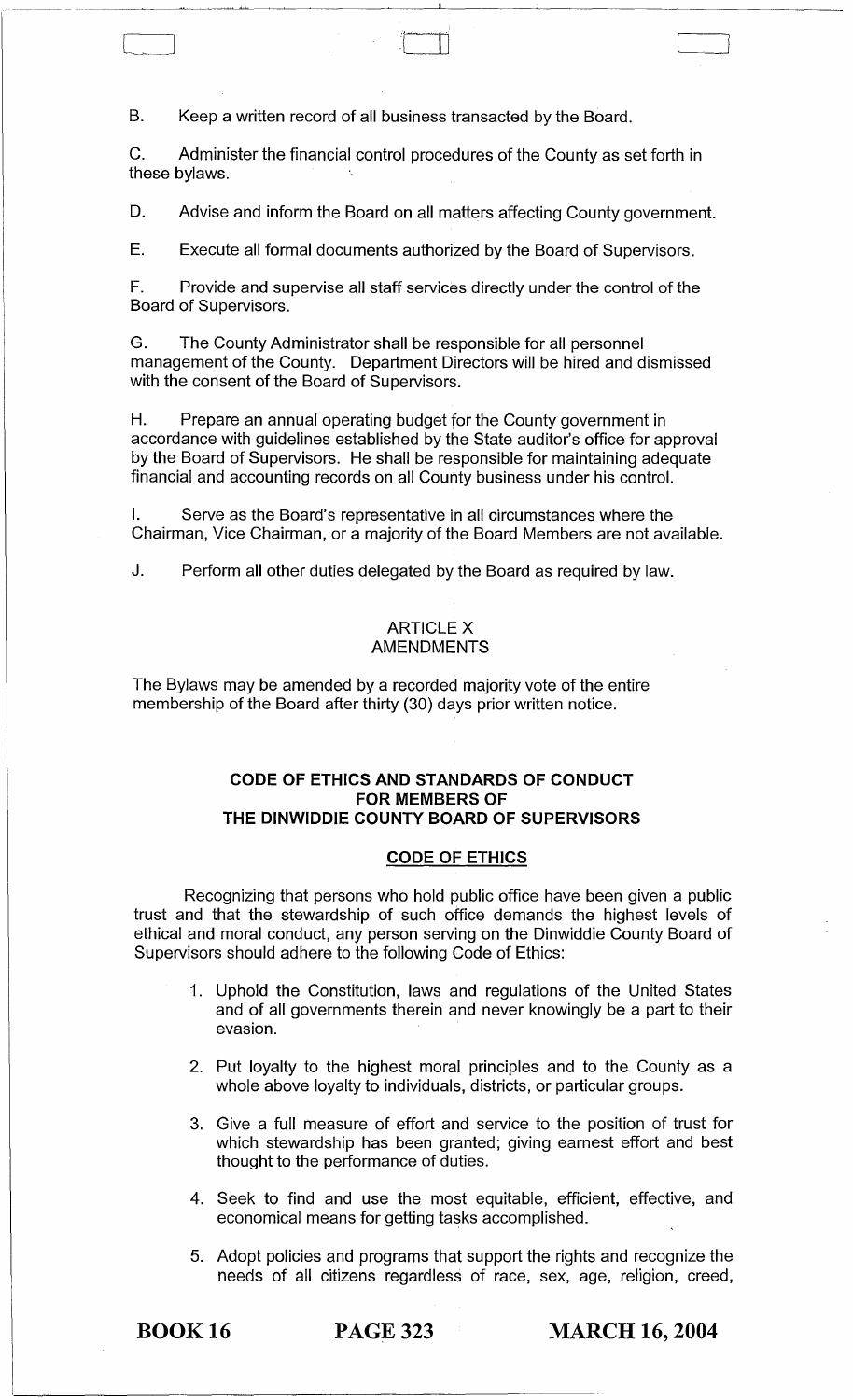country of origin or handicapping condition. Avoid adopting policies, supporting programs or engaging in activities that discriminate against or offend individuals because of race, sex, age, religion, creed, and country of origin or handicapping condition.

- 6. Ensure the integrity of the actions of the Board of Supervisors by avoiding discrimination through the dispensing of special favors or unfair privileges to anyone, whether for remuneration or not. A member should never accept for himself or herself or for family members, favors or benefits under circumstances, which might be construed by reasonable persons as influencing the performance of Board of Supervisors duties.
- 7. Make no private promises of any kind binding upon the duties of any office, since a public servant has no private word, which can be binding on public duty.
- 8. Engage in no business with the county government, or the school system, either directly or indirectly, which is inconsistent with the conscientious performance of Board of Supervisors duties except as may be consistent with the conflict of interest statutes in the Code of Virginia.
- 9. Never use any information gained confidentially in the performance of Board of Supervisors duties as a means of making private profit.
- 10. Expose, through appropriate means and channels, corruption, misconduct, or neglect of duty whenever discovered.
- 11. Adhere to the principle that the public's business should be conducted in the public view by observing and following the letter and spirit of the Freedom of Information Act using closed sessions only to deal with sensitive personnel, legal or contractual matters as provided by the Code of Virginia.
- 12. Avoid using the position of public trust to gain access to the media for the purposes of criticizing colleagues or citizens, impugning their integrity or vilifying their personal beliefs.
- 13. Make sure, when responding to the media, that a clear distinction is made between personal opinion or belief and a decision made by the Board.
- 14. Review orally and in public session, at the annual organizational meeting, each of these principles.
- 15. Pledge to honor and uphold these principles, ever conscious that public office is a public trust.

#### **INRE: CITIZEN COMMENTS**

Mr. Haraway asked if there were any citizens signed up to speak or present who wished to address the Board during this portion of the meeting.

1. Michael W. Bratschi - 23500 Cutbank Road, - McKenney, Virginia thanked Mr. Stone for holding the Town Meeting for District 5 and urged the other Board members to do the same. He requested that the Board set a policy regarding what information could be given out to the public. He had been refused information on a business license from the Commissioner of the Revenue's office. He stated Mr. Dean McCray was in conflict of interest doing business with the County because he serves on the Planning Commission. Mr. Bratschi said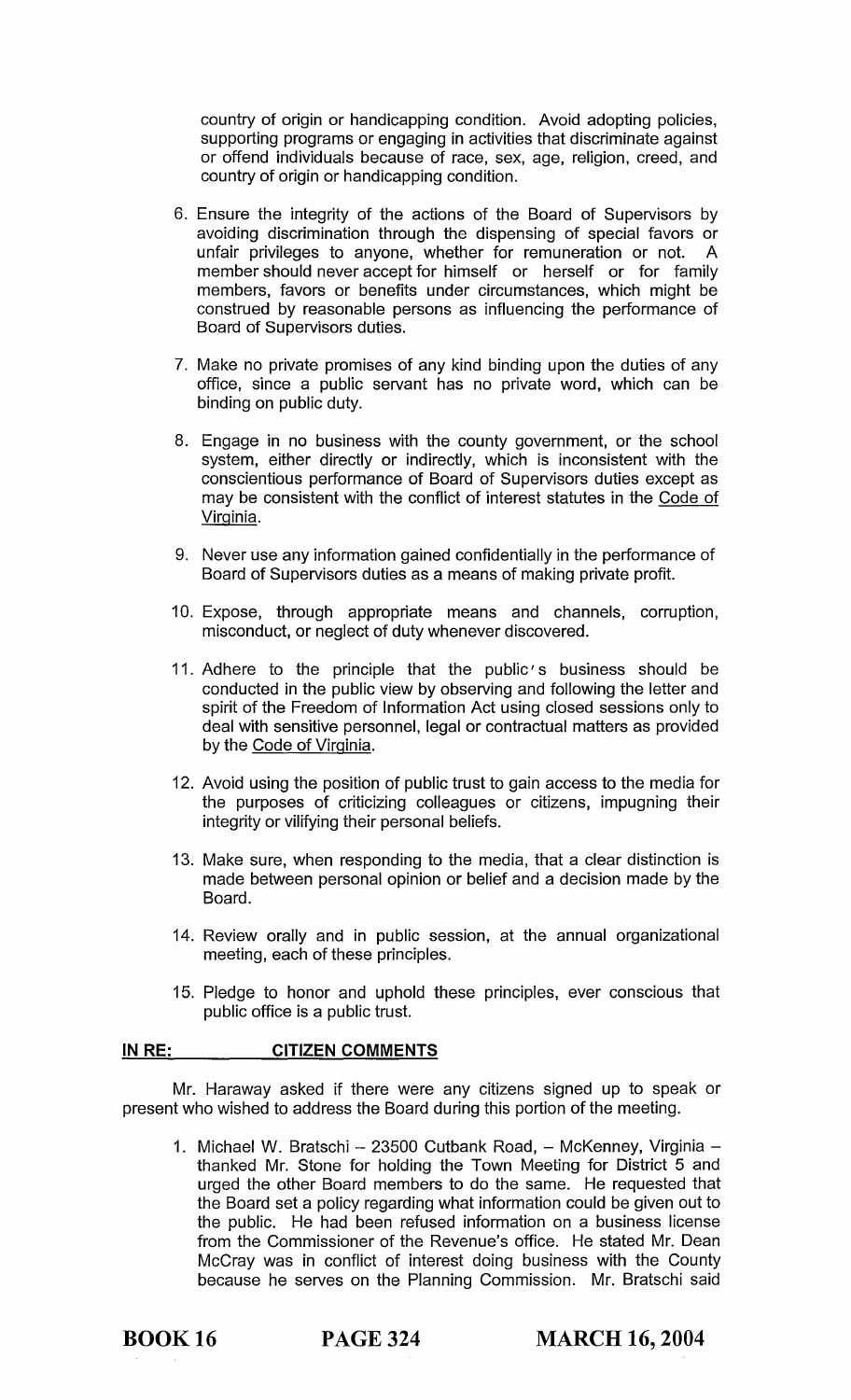there should be a Grand Jury formed to investigate the incidences, which happened in the Commissioner's Office.

\_\_\_\_\_\_\_\_\_\_\_\_\_\_ ~~~\_. ~,~~...\_..w, ;~~~ \_\_\_ \_:-.--'--:-----.,-.d,-.--~-~---------------

 $\begin{bmatrix} 1 & 1 & 1 \\ 1 & 1 & 1 \end{bmatrix}$ 

- 2. Sergeant James Elmore, Virginia State Police, introduced 1<sup>st</sup> Sergeant Lisa Roakes to the Board. Sergeant Roakes stated she has been assigned to the County and if there was anything she could do to let her know.
- 3. Anne Scarborough Boydton Plank Road, Dinwiddie, Virginia had the following questions and comments:
	- A. Article in the Monitor regarding the 19% "Reserve Funds" -
	- a. Why do we include state and federal revenue in the fund?
	- b. Have we always done it this way? If not, what year did Dinwiddie begin this?
	- c. What would the percent be if the State and Federal revenue were excluded?
	- A. She questioned why the bid time for the Grounds Maintenance was so short. Normally the county gives at least 2 weeks these were due back in 9 days, which is not enough time for responses from vendors.
	- B. She requested that the Board members and Staff show the citizens respect by using their microphones so everyone could hear what they are saying.
- 1. Marjorie Flowers 14919 Wilkerson Road remarked that at a former meeting the issue of the State Police investigating the former Commissioner of the Revenue for the destruction of records was brought up and she questioned why the County Attorney had not followed through with the request. She commented that Mr. Harrison Moody had a Conflict of Interest if he took part or voted on issues dealing with biosolids. She asked who is responsible to follow up on the discrepancies in the auditors report for the Commissioner of the Revenue's office?
- 2. George Whitman -1340 Old Stage Road Petersburg, Virginia commented he wanted to inform the Board that the old tax cards the former Commissioner destroyed were historical documents dating back to the early 1950's. They should have been sent to the State Library to be archived instead of being destroyed.

#### IN RE: REPORTS - VDOT

Mr. Timothy Overton, Assistant Resident Engineer, Virginia Department of Transportation provided the following project update:

- 1. Route 600 pipes Work is scheduled to begin this week.
- 2. Courthouse Road (Route 619) in final stages agreeing on construction prices.
- 3. Shady Lane (Rout 670) final work to begin project on going.
- 4. Interstate 85 bridges bids were rejected. Bids will go out again at the end of the month.
- 5. Route 600 Bridge re-decking project is scheduled for May advertisement.
- 6. Squirrel Level Road project (Route 613) Still on track for July 2004 advertisement.
- 7. Pothole situations He reported that VDOT could not keep up with the situation but the intent is to begin work on them as soon as weather permits.

Mr. Overton informed the Board that Mr. Richard Caywood, Resident Engineer, would be transferring to another location in the near future.

BOOK 16 PAGE 324 MARCH 16, 2004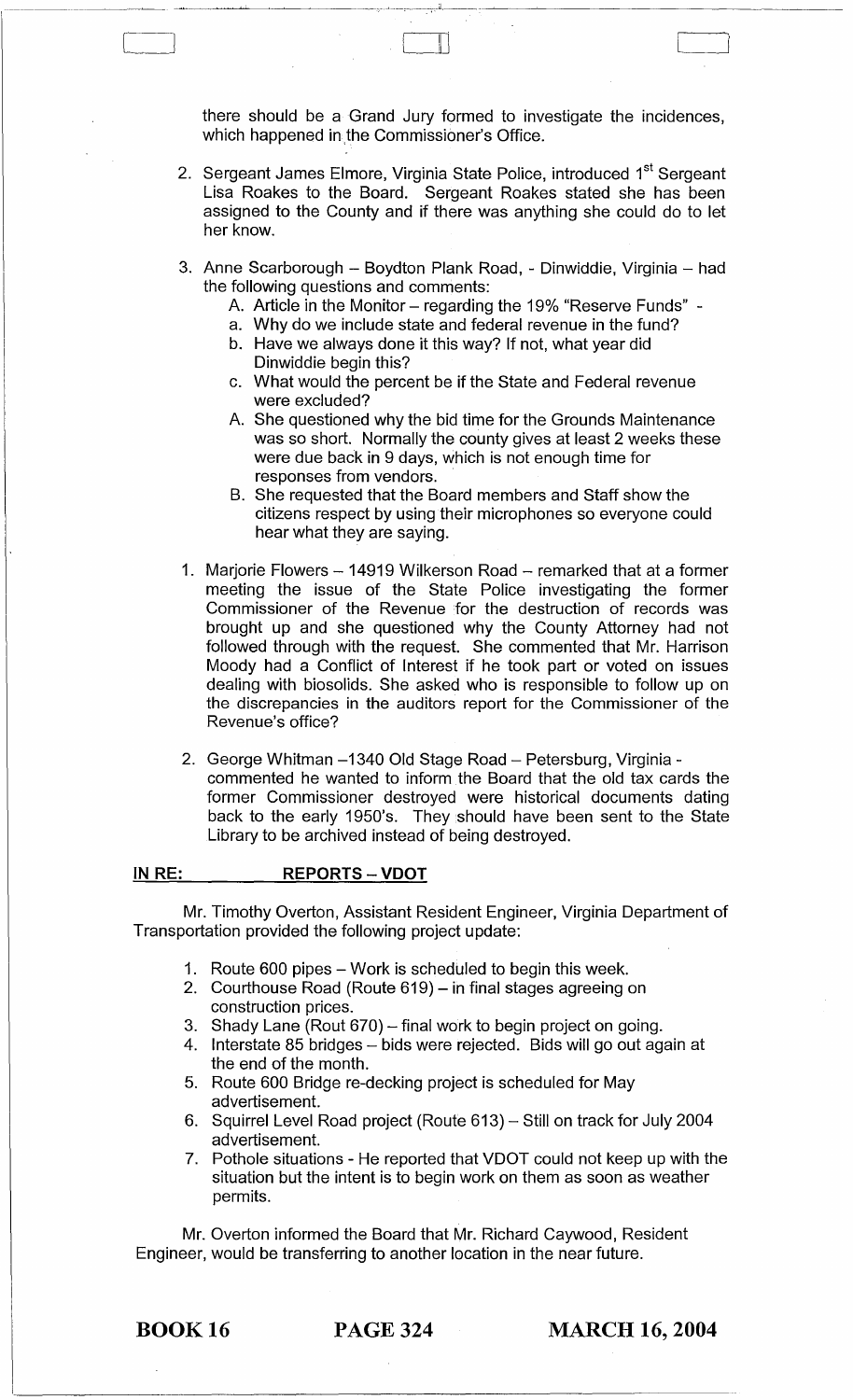#### Board Member Request/comments

1. Mr. Bowman - stated there is a large hole at the RR crossing on Butler Branch Road that he had requested VDOT to fix. He also said the RR ties were bad. Mr. Overton stated he would check on it.

#### **IN RE: DIVERSIFIED AMBULANCE BILLING UPDATE ON REVENUE RECOVERY**

Mr. David Jolly, Public Safety Director, introduced Mr. Gary Mathews, Senior Vice-President of Marketing and Ms. Jacqueline M. Herrera, Vice President Reimbursement Services, Diversified Ambulance Billing. He commented they are here today to give the Board an update on revenue recovery.

Ms. Herrera presented the following update to the Board and public:

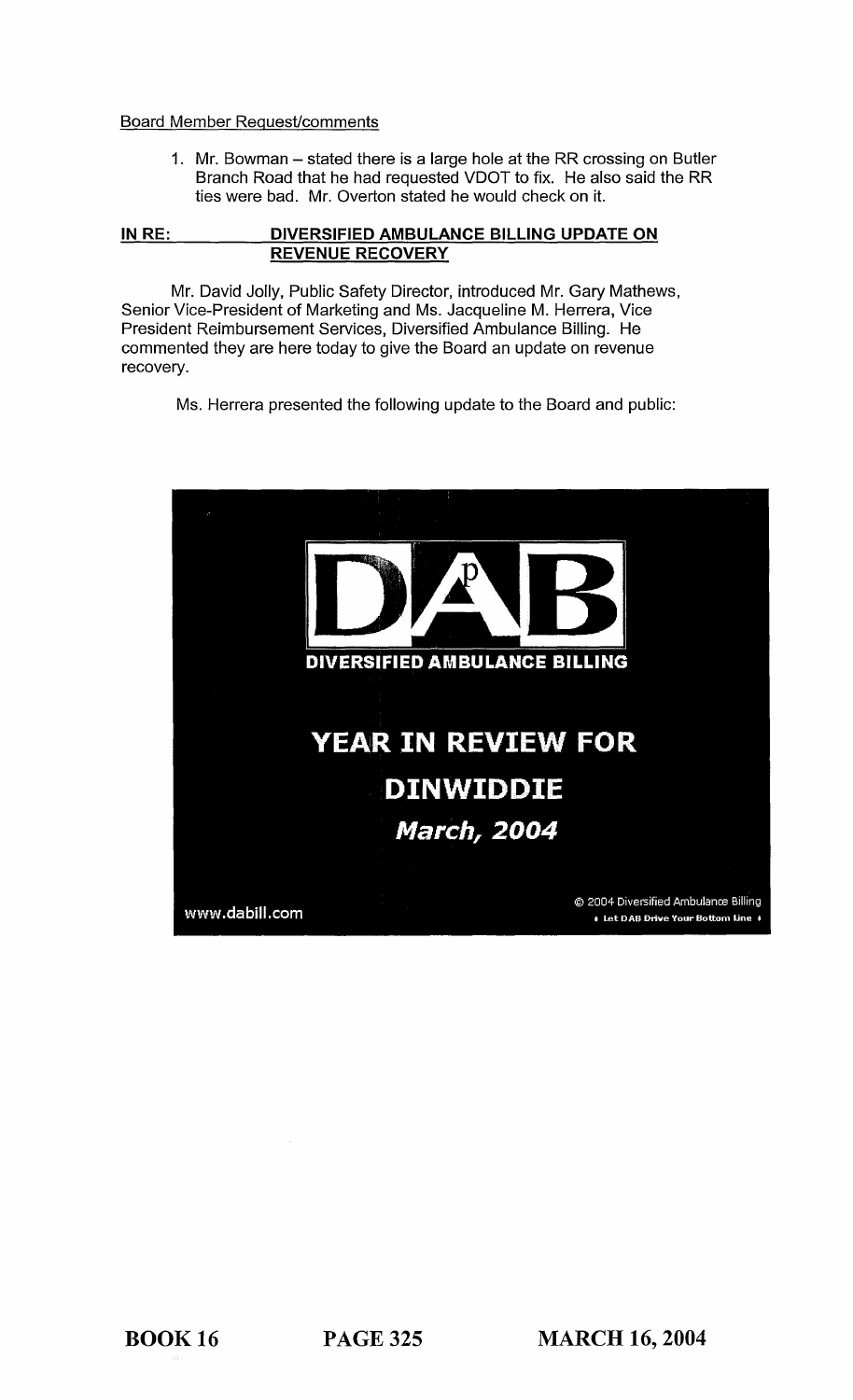

"

BOOK 16 PAGE 325 **MARCH 16, 2004**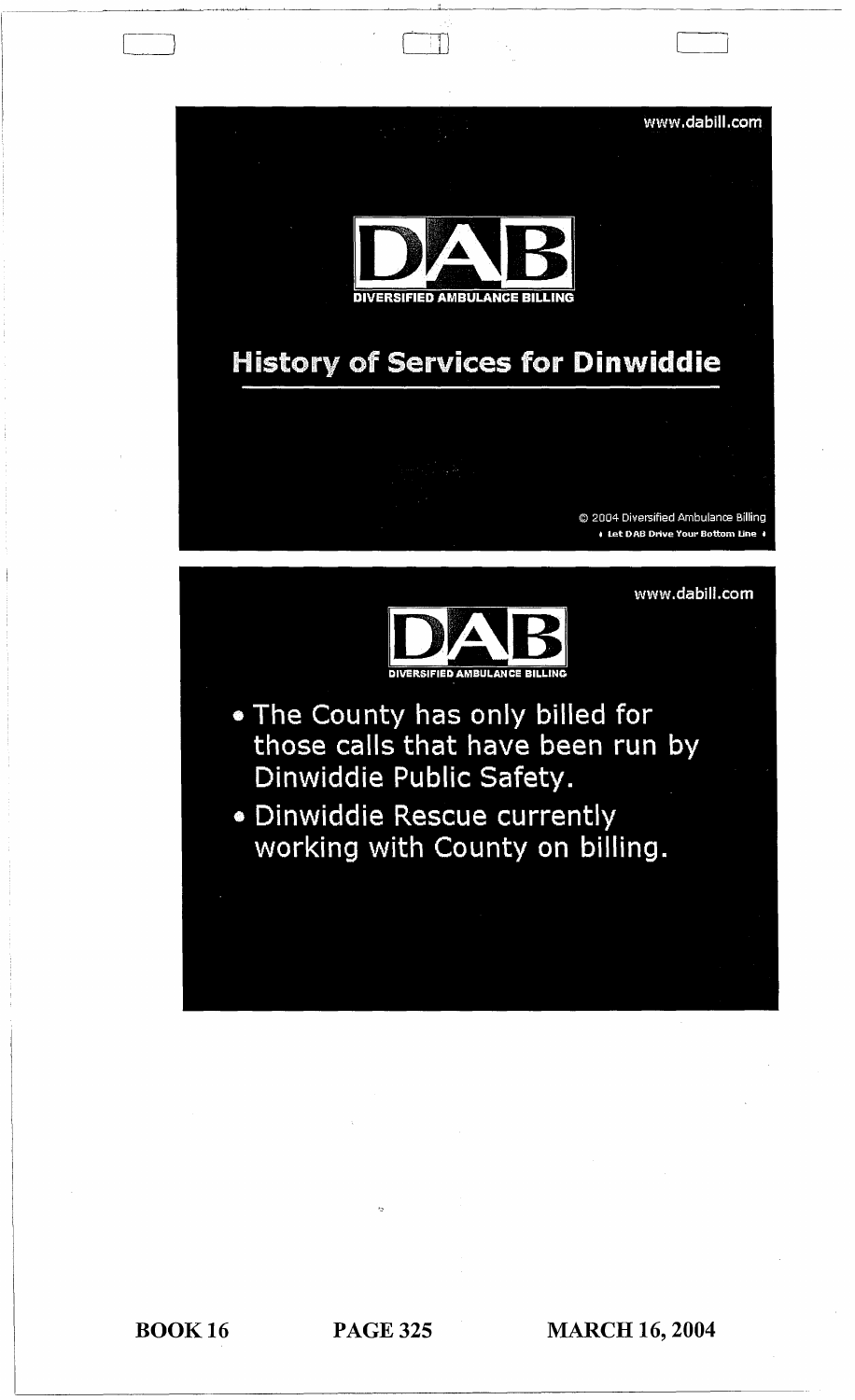

| <b>291 Non Transports</b> |                | lstoT•                                                  |  |
|---------------------------|----------------|---------------------------------------------------------|--|
|                           | S              | vdbnste                                                 |  |
|                           | Stt            | elssu <del>]</del> eЯ                                   |  |
|                           |                | ●Deceased No Transport 36                               |  |
|                           | <b>233</b>     | fonealled Transport                                     |  |
|                           | $Z\mathcal{L}$ | fino Transport                                          |  |
|                           |                | December 31, 2003 was:<br>∙Non Transport volume through |  |
| ONEKNIEM CONLINNED        |                |                                                         |  |

I Let DAB Drive Your Bottom Line 1 @ 2004 Diversitied Ambulance Billing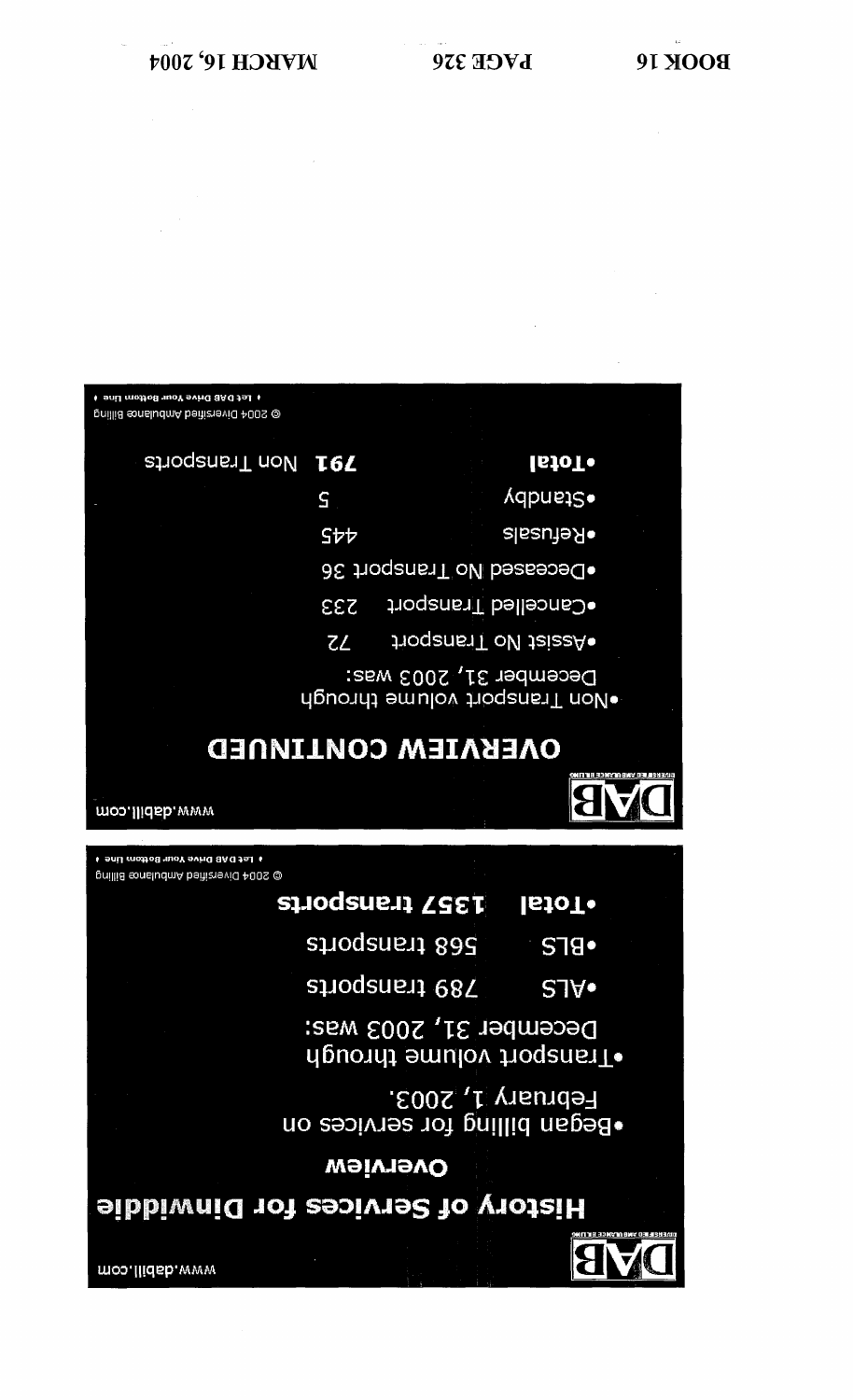| и дипир америка                         | www.dabill.com                                                             |  |  |
|-----------------------------------------|----------------------------------------------------------------------------|--|--|
|                                         | <b>Transport History</b>                                                   |  |  |
| <b>Responded to</b>                     |                                                                            |  |  |
| Residence                               | 1326                                                                       |  |  |
| Scene of Accident                       | 701                                                                        |  |  |
| <b>Central State Hospital</b>           | 113                                                                        |  |  |
| Dinwiddie County Jail                   | 4                                                                          |  |  |
|                                         |                                                                            |  |  |
|                                         |                                                                            |  |  |
|                                         |                                                                            |  |  |
|                                         | © 2004 Diversified Ambulance Billing<br>↓ Let DAB Drive Your Bottom Line ♦ |  |  |
|                                         |                                                                            |  |  |
|                                         |                                                                            |  |  |
|                                         | www.dabill.com                                                             |  |  |
| тат ливно мистании                      |                                                                            |  |  |
|                                         | <b>Transport History</b>                                                   |  |  |
|                                         | <b>Transported to</b>                                                      |  |  |
|                                         |                                                                            |  |  |
| Southside Regional<br>$\bullet$         | 1280                                                                       |  |  |
| John Randolph Medical<br>$\bullet$      | 24                                                                         |  |  |
| Medical College of VA<br>$\bullet$      | 11                                                                         |  |  |
| Chippenham Medical<br>$\bullet$         | 5                                                                          |  |  |
| Southside Community<br>$\bullet$        | 5                                                                          |  |  |
| <b>Greenville Memorial</b><br>$\bullet$ | 5                                                                          |  |  |

T

 $\begin{array}{|c|} \hline \hline \hline \hline \hline \end{array}$ 

BOOK 16 PAGE 326 **MARCH 16, 2004**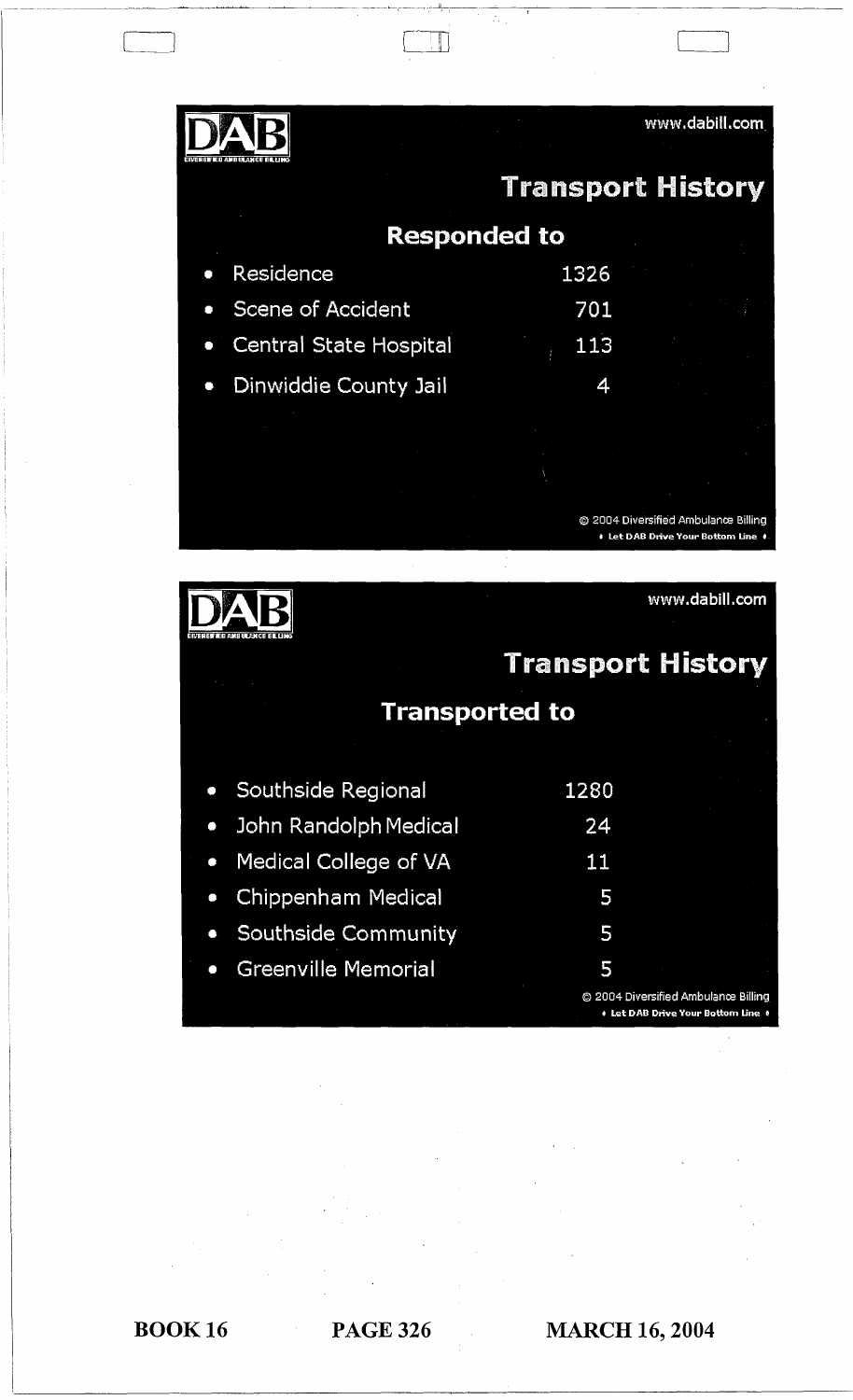

I Let DAB Drive Your Bottom Line I @ 2004 Diversited Ambulance Billing

THREE IS THE STAND OF SOUR OF SOUTH 100 TO 100 TO 100 TO 100 TO 100 TO 100 TO 100 TO 100 TO 100 TO 100 TO 100 TO 100 TO 100 TO 100 TO 100 TO 100 TO 100 TO 100 TO 100 TO 100 TO 100 TO 100 TO 100 TO 100 TO 100 TO 100 TO 100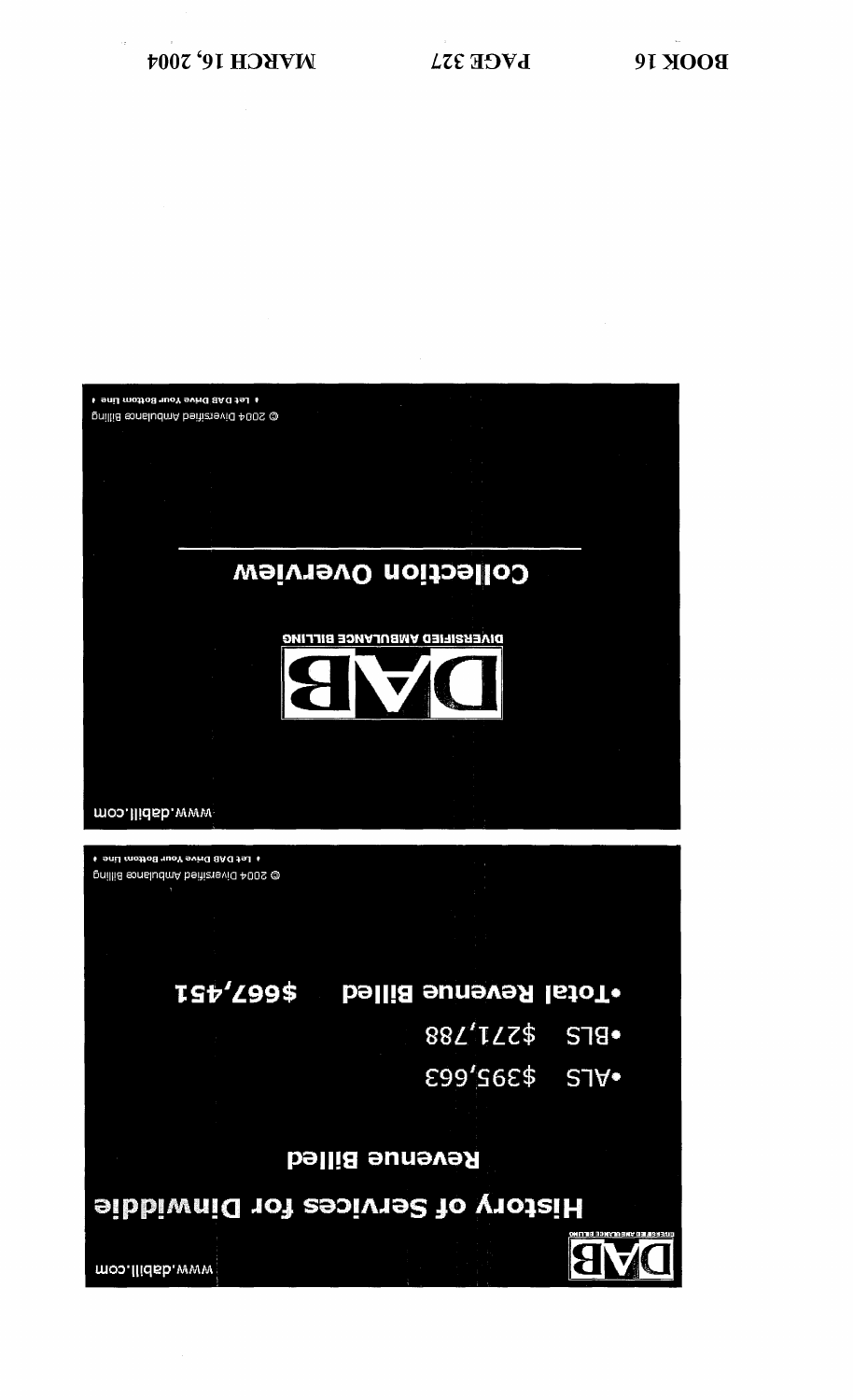

IJWEAfiIFED

 $\overline{\phantom{0}}$ 

# REVENUE COLLECTED

-----~ --~~~-~~---~----"-"----~--------~

# Overview

- EMS Subscription Service 2226 Citizens subscribed to the service
- Subscription Members transported 166
- $\bullet$  1<sup>st</sup> monies from insurance companies received April, 2003

© 2004 Diversified Ambulance Billing • Let DAB Drive Your Bottom Line •

www.dabill.com

# $DAB$ OVERVIEW OF COLLECTIONS

# Cash Receipts

• Collections for Year 2003 to Date :

| <b>Medicare</b>      | \$135,511 48% patients |             |
|----------------------|------------------------|-------------|
| $\bullet$ Insurance  | \$112,189 40% patients |             |
| •Medicaid            | \$18,479               | 6% patients |
| <b>•Private Pays</b> | \$14.228               | 5% patients |

•Total Cash Receipts \$ 279,267

© 2004 Diversified Ambulance Billing • Let DAB Drive Your Bottom Line ♦

BOOK 16 PAGE 327 MARCH 16, 2004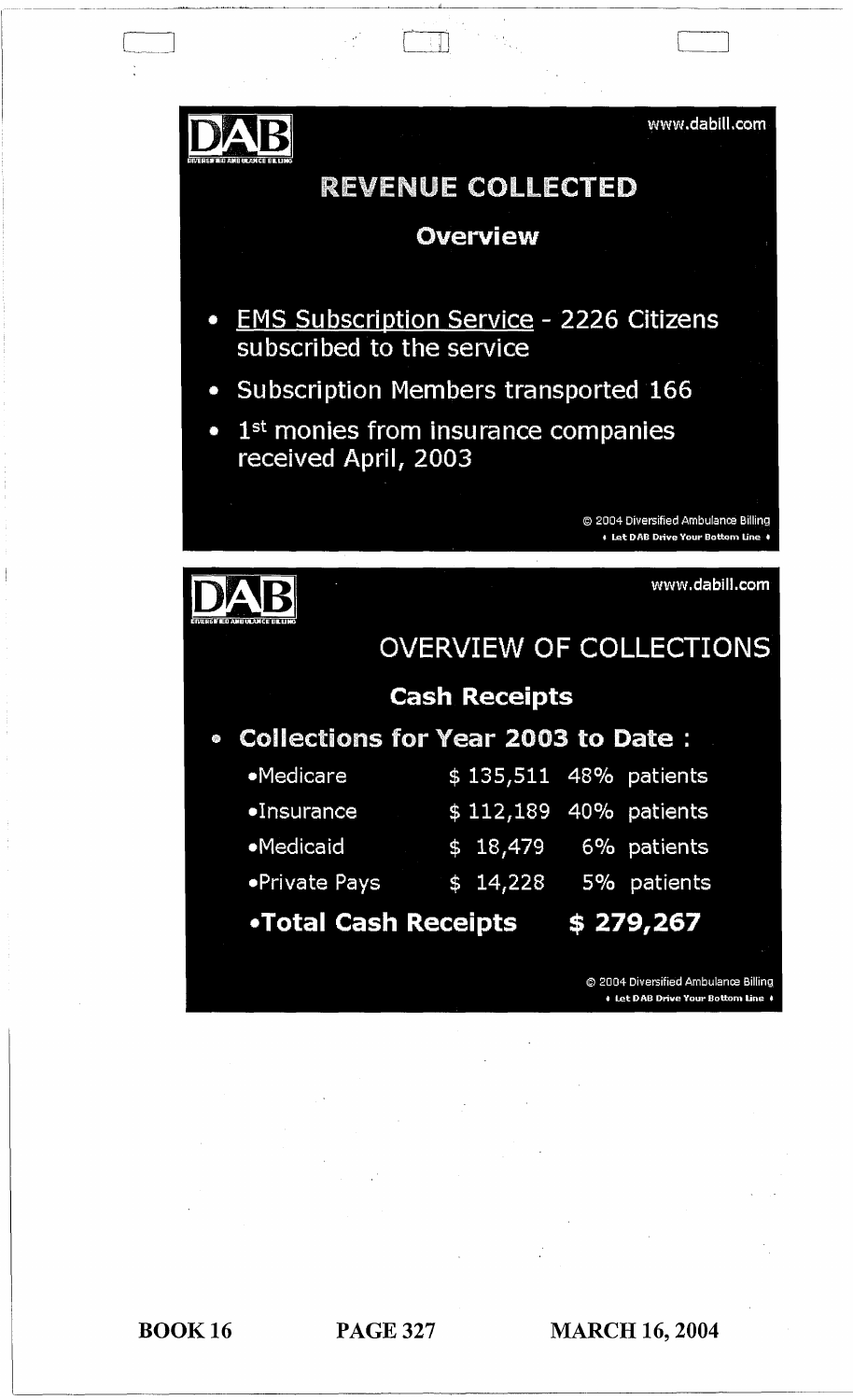| a terano di depot                     |                                                              | www.dabill.com                                                           |
|---------------------------------------|--------------------------------------------------------------|--------------------------------------------------------------------------|
|                                       | <b>Collection % Year-to-Date on 2003</b><br><b>Transport</b> |                                                                          |
| Revenue<br><b>Minus</b>               | \$667,450                                                    |                                                                          |
| <b>Contractual Allowance</b><br>Equal | \$154,352                                                    |                                                                          |
| <b>Net Collections</b>                | \$513,098                                                    |                                                                          |
| <b>Cash Collections</b>               | \$279,267                                                    |                                                                          |
| Collection %                          | 54%                                                          |                                                                          |
|                                       |                                                              | 2004 Diversified Ambulance Billing<br>↓ Let DAB Drive Your Bottom Line ↓ |

There was a short discussion period regarding how the 54% collections compared to other jurisdictions; how long it is between the billing cycles after the first bill went out; is there any further contact after the  $4<sup>th</sup>$  bill; whether or not a collection agency is used to collect delinquent accounts. The County Administrator stated the Board chose not to use collection agencies.

Mr. Haraway requested that Diversified send a "hard sample collection letter" to the Board for review.

Mr. Moody asked what the contractual allowance was? Ms. Herrera replied that is governed by the State and she did not know what it was because it is preset in their system. Mr. Haraway asked if she would send the County a copy of the breakdown of the contractual allowances. She commented she WOUld.

#### IN RE: COUNTY ATTORNEY REPORT

Mr. Daniel Siegel, County Attorney, gave a report on the following issues to the Board:

- 1. Investigation as to whether or not the county could adopt an ordinance under the "Dillion Rule" to prohibit the selling of illegal drug paraphernalia in the County. He stated unfortunately the County can not adopt that portion of the criminal code due to "Dillion's Rule" without the General Assembly's consent. However, the good news is that the Commonwealth Attorney has the ability to prosecute under State law if persons are caught selling illegal drug paraphernalia.
- 2. The County Attorney stated some jurisdictions their firm deals with are amending their ordinances to allow a Consumer Utilities Tax on wireless lines. This tax could possibly add \$100,000 to \$500,000, depending on the amount charged, for revenue to the budget, depending on the number of mobile phones in use in the County. If the Board decides to move forward with adopting the tax there is a 120-day lag time after the County adopts it before the County can collect any funds. As the Board considers the Capital Improvement

BOOK 16 PAGE 328 MARCH 16,2004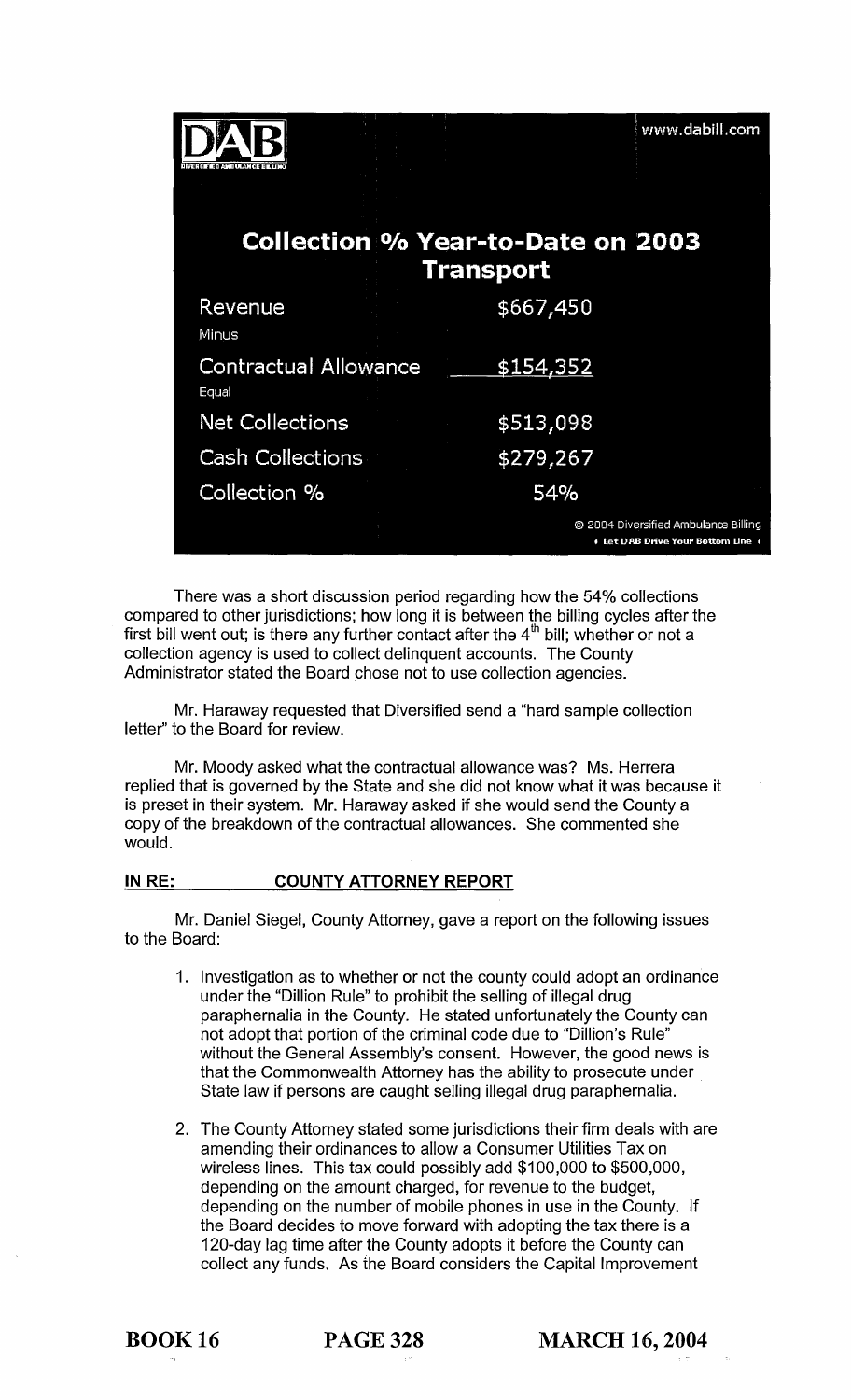needs this could help with the funding. The Board requested that the County Attorney research the tax and report back to the Board.

 $\int$ 

#### IN RE: AUTHORIZATION TO ISSUE RFP TO REFINANCE IDA LEASE REVENUE BONDS, SERIES 1997 A & B

Mr. Dan Siegel reported as requested by the Board, that Davenport and he had taken a look at refinancing prior bond issues and according to the initial analysis, if the Board moves quickly, there could be significant savings if a refinancing is done on the Industrial Development Authority of Dinwiddie County, Virginia, Lease Revenue Bonds, Series 1997 A & B. With a private placement the savings could be as much as \$850,000 over the next 2 years. He proposed that the Board authorize Davenport and Sands Anderson Marks & Miller to competitively secure bids to refinance the Series 1997 A & B, Lease Revenue Bonds. We would like to underscore to the County that there would be no out-ofpocket cost unless a successful refinancing/restructuring is brought to closure.

Upon motion of Mr. Moody, Seconded by Mr. Stone, Mr. Bowman, Ms. Moody, Mr. Stone, Mr. Moody, Mr. Haraway voting "Aye",

BE IT RESOLVED by the Board of Supervisors of Dinwiddie County, Virginia that Davenport and its Bond Counsel (Sands Anderson Marks & Miller) is authorized to issue an RFP to private lenders for the refinancing of the, Series1997 A & B, Lease Revenue Bonds at no out-of-pocket cost unless a successful refinancing/restructuring is brought to closure.

#### INRE: BOARD OF ZONING APPEALS RECOMMENDATION FOR APPOINTMENT- MR. GERALD MASSENGILL

Upon motion of Mr. Stone, Seconded by Mr. Bowman, Mr. Bowman, Ms. Moody, Mr. Stone, Mr. Moody, Mr. Haraway voting "Aye",

BE IT RESOLVED by the Board of Supervisors of Dinwiddie County, Virginia that Mr. Gerald Massengill is hereby approved to be recommended to the Circuit Court Judge to be appointed, for a term of five years, on the Dinwiddie County Board of Zoning Appeals, term ending December 31,2008, for Election District 2.

IN RE: RESOLUTION URGING HOUSE AND SENATE CONFEREES TO ADOPT A BIENNIAL BUDGET FOR FY 05 PRIOR TO ADJOURNMENT

#### RESOLUTION

WHEREAS, due to the failure of the General Assembly to adopt a biennial budget prior to its scheduled adjournment date, Virginia's counties are now faced with the distinct possibility of being denied necessary State revenues to provide basic, core services often mandated by the State and expected by citizens; and

WHEREAS, this impasse is occurring while local governments are trying to develop their budgets for FY05 and the lack of predictability places localities in the unenviable position of not knowing what kinds of tax and fee increases might be necessary to offset the consequences of the General Assembly's failure to act; and

WHEREAS, the Senate budget clearly provides the revenue that counties need to operate and is also more consistent with VACo's principles on tax restructuring;

NOW THEREFORE BE IT RESOLVED that the Board of Supervisors of

--~- --~~

 $\Box$ 

BOOK 16 PAGE 328 MARCH 16, 2004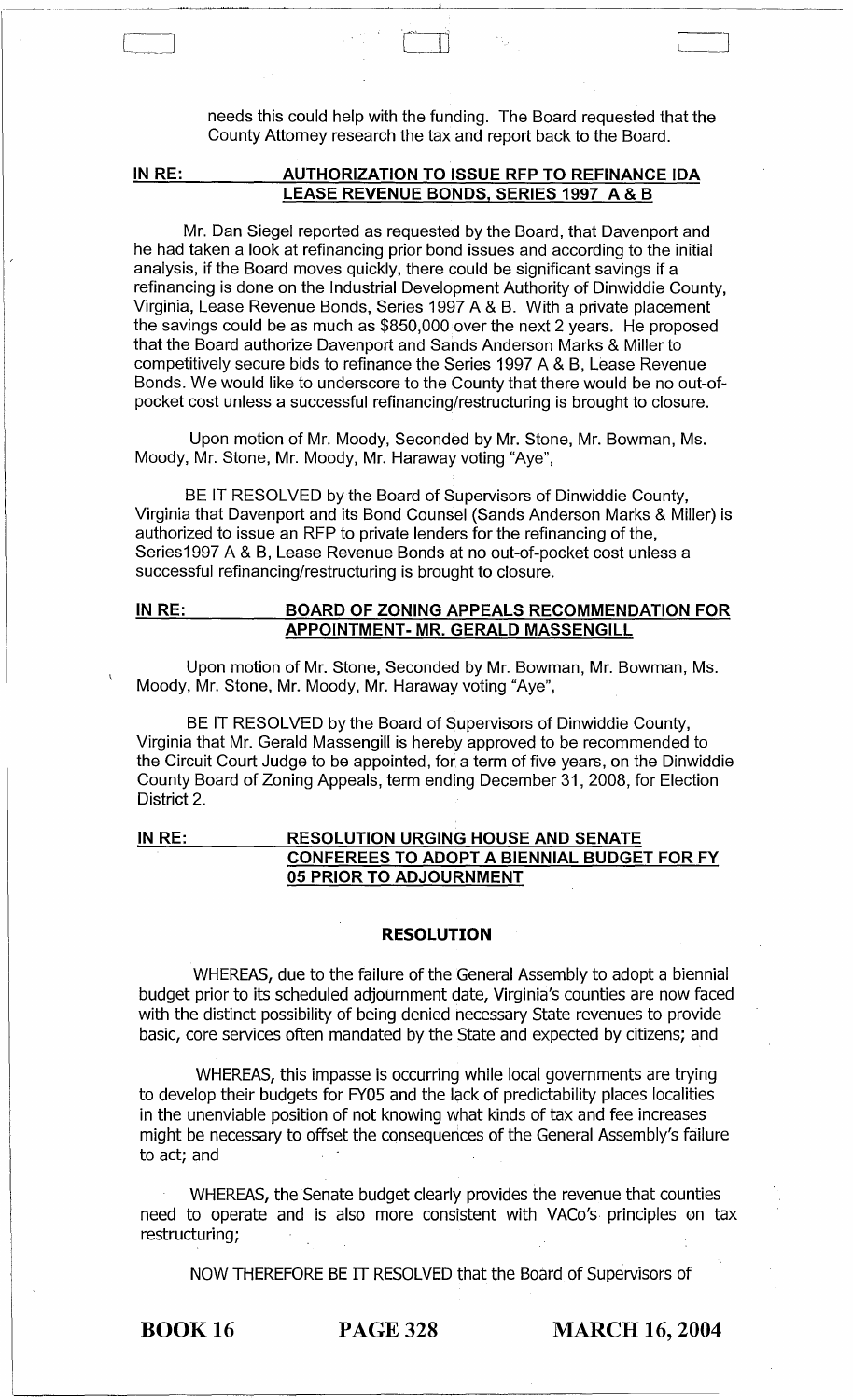Dinwiddie County, Virginia strongly urges the House and Senate conferees to adopt the Senate budget and associated revenue plan and further to complete their work as expeditiously as possible to provide a biennial budget that meets the needs and provides the services that all of Virginia's citizens deserve.

Upon motion of Mr. Moody, Seconded by Mr. Stone, Mr. Bowman, Ms. Moody, Mr. Stone, Mr. Moody, voting "Aye", Mr. Haraway voting "Nay," the above resolution was adopted.

#### **IN RE: COUNTY ADMINISTRATOR COMMENTS**

1. The County Administrator commented at our meeting with the School Board, she was asked to have our financial consultants to prepare a capital fund analysis for Option 1 for the school improvements. She stated staff had met with the financial advisors and asked the Board if they would be agreeable to come in early on March 30, 2004 at 1 :00 to meet with them and the School Board to discuss the draft plan. We should be able to finish the County budget at that time also. The County Administrator asked the Board if they would consider inviting the IDA to that meeting so they would be informed as to what is needed. The Board members agreed.

2. The County Administrator asked the Board if a meeting could be scheduled next Tuesday the 23<sup>rd</sup> for a work session from 3:00 to 5:00 P.M. for a discussion of the County's proposed FY 05 budget. The Board agreed.

#### **IN RE: BOARD MEMBER COMMENTS**

Mr. Moody welcomed the students from Government Class from the High School to the meeting. He asked the County Administrator if we were planning any events for "Jamestown 2007"? She replied that the Director of Recreation had been requested to take the lead and work with the Dinwiddie Historical Society.

Mr. Stone distributed minutes and gave a brief report regarding his first Town Hall Meeting held last night for District 5. He also expressed his concern regarding the reimbursement for the former Commissioner of the Revenue for the mileage and cleaning of the curtains. He stated the present Commissioner has brought her concerns regarding her budget to the Board and he felt the former Commissioner should not be paid for those items until everything has been cleared up with the present Commissioner. Mr. Haraway echoed his agreement, citing in the past any travel request had to be broken down from point A to point B, stating the purpose of the mileage, not in a lump sum. Mr. Bowman said he still questioned the conference travel in which Ms. Marston made a copy of her check which had not been cancelled by the bank.

The County Attorney was asked if the Board action taken today on the consent agenda could be rescinded? He commented yes if that was the consensus of the Board.

#### **IN RE: REMOVAL OF THE COMMISSIONER OF THE REVENUE'S (MS. DEBORAH MARSTON) REQUEST FOR REIMBURSEMENTS FROM THE CONSENT AGENDA**

Upon motion of Mr. Stone, Seconded by Mr. Bowman, Mr. Bowman, Ms. Moody, Mr. Stone, Mr. Haraway, voting "Aye", Mr. Moody, voting "Nay", the request for the reimbursements for Ms. Deborah Marston was removed from the consent agenda.

Mr. Moody stated the information might not have been documented the way it is should have been done but the Board voted on December 16, 2003 to reimburse Ms. Marston for her mileage and the curtains when she submitted her documentation.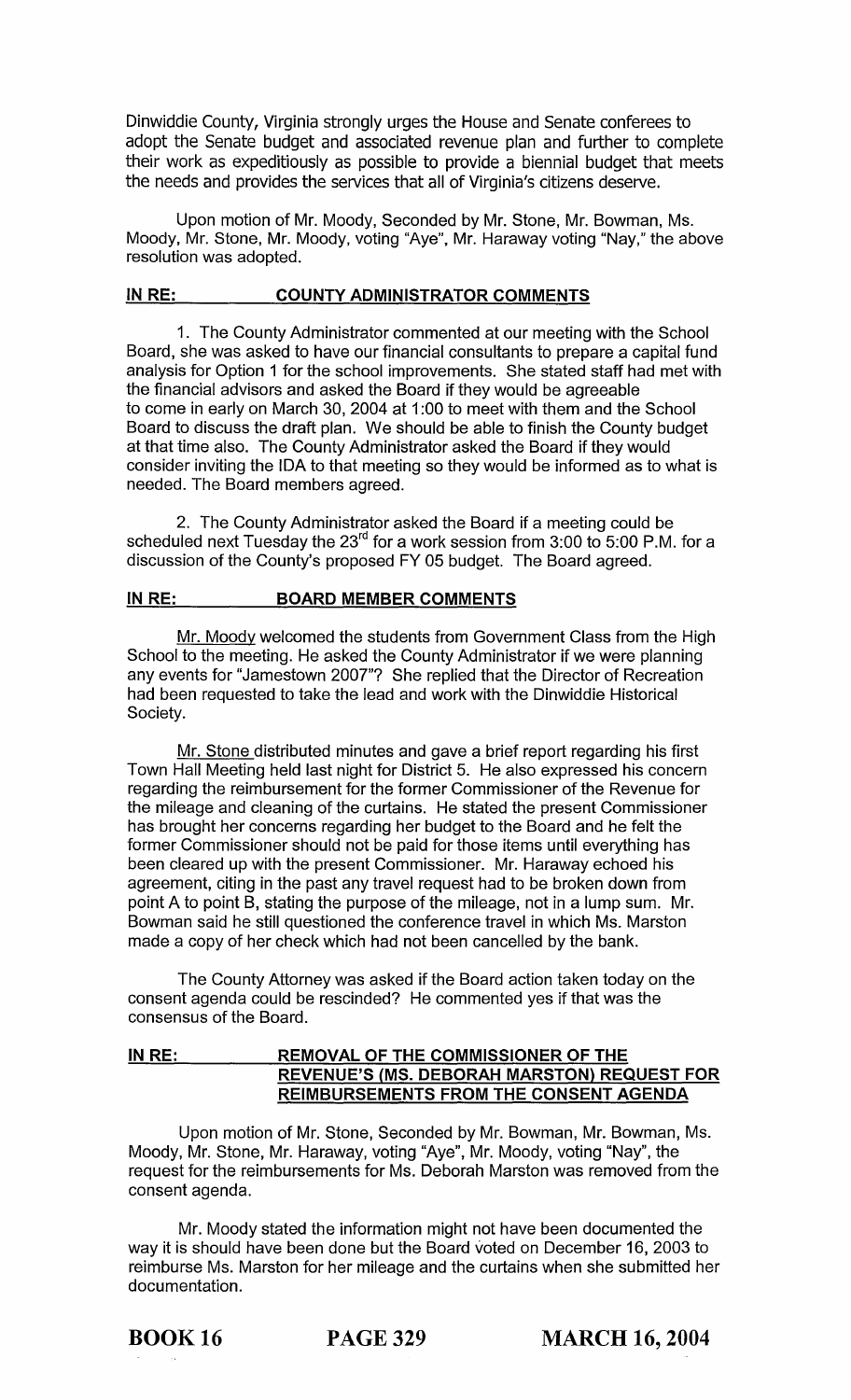#### IN RE: AUTHORIZATION FOR COMMISSIONER OF REVENUE TO DEDUCT ITEMIZED BILLS FROM REIMBURSEMENT FOR MS. DEBORAH MARSTON

Upon motion of Mr. Stone, Seconded by Mr. Bowman, Mr. Bowman, Ms. Moody, Mr. Stone, Mr. Haraway, voting "Aye", Mr. Moody, voting "Nay", Administration is directed to deduct the current Commissioner of the Revenue's itemized invoices incurred by the prior Commissioner from the reimbursements for Ms. Deborah Marston.

Mr. Moody stated we have employees that make mistakes also; are we gong to hold the rest of the employees who mistakes to the same standard?

#### IN RE: CLOSED SESSION

Mr. Bowman stated I move to close this meeting in order to discuss matters exempt under section:

#### §2.2-3711 (A)(1) - Personnel  $$2.2-3711$  (A) (7) - Consultation with Legal Counsel - Discussion of Legal **Services**

Mr. Moody seconded the motion. Mr. Bowman, Ms. Moody, Mr. Stone, Mr. Moody, Mr. Haraway, voting "Aye", the Board moved into the Closed Meeting at 3:17 P.M.

A vote having been made and approved the meeting reconvened into Open Session at 4:51 P.M.

#### IN RE: CERTIFICATION

Whereas, this Board convened in a closed meeting under §2.2-3711 A. 7. Consultation with Legal Counsel - Discussion of Legal Services; and §2.2-3711 . (A) 1 - Personnel;

And whereas, no member has made a statement that there was a departure from the lawful purpose of such closed meeting or the matters identified in the motion were discussed.

Now be it certified, that only those matters as were identified in the motion were heard, discussed or considered in the meeting.

Upon motion of Mr. Stone, Seconded by Mr. Moody, Mr. Bowman, Ms. Moody, Mr. Stone, Mr. Moody, Mr. Haraway, voting "Aye", this Certification Resolution was adopted.

#### IN RE: DISCONTINUATION OF RETAINER FOR LEGAL SERVICES FOR COUNTY ATTORNEY

Upon motion of Mr. Stone, Seconded by Mr. Moody, Mr. Bowman, Ms. Moody, Mr. Stone, Mr. Moody, Mr. Haraway, voting "Aye",

BE IT RESOLVED by the Board of Supervisors of Dinwiddie County, Virginia that the monthly retainer OF \$3,000 for the County Attorney is hereby discontinued effective April 1, 2004; at that time legal services will be paid on an hourly basis.

#### IN RE: INFORMATION IN BOARD PACKET OR DISTRIBUTED

1. Briefing - Sands, Anderson, Marks, & Miller - "Emails do not Constitute a Meeting."

BOOK 16

PAGE 329 MARCH 16, 2004